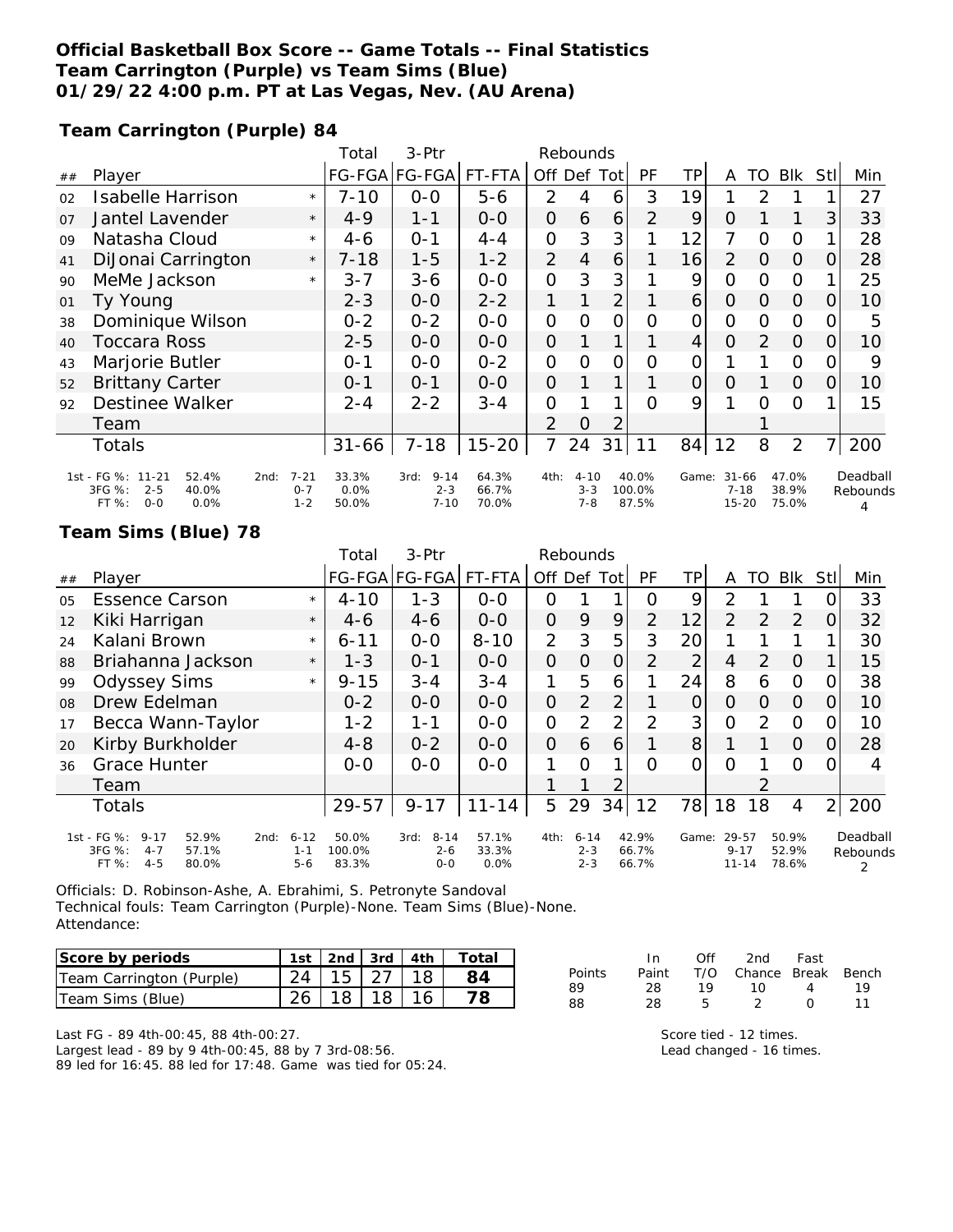## **Team Carrington (Purple) vs Team Sims (Blue) 01/29/22 4:00 p.m. PT at Las Vegas, Nev. (AU Arena) 1st PERIOD Play-by-Play (Page 1)**

| HOME TEAM: Team Sims (Blue)            | Time  | Score             |                | Margin VISITORS: Team Carrington (Purple) |
|----------------------------------------|-------|-------------------|----------------|-------------------------------------------|
| TURNOVR by Kalani Brown                | 09:43 |                   |                |                                           |
|                                        | 09:29 | $0 - 2$           | V <sub>2</sub> | GOOD! JUMPER by Jantel Lavender           |
|                                        | 09:29 |                   |                | ASSIST by Isabelle Harrison               |
| MISSED JUMPER by Kalani Brown          | 09:21 |                   |                | REBOUND (DEF) by DiJonai Carrington       |
|                                        | 09:10 | $0 - 4$           | V <sub>4</sub> | GOOD! LAYUP by Natasha Cloud [FB/PNT]     |
| GOOD! 3 PTR by Odyssey Sims            | 09:03 | $3 - 4$           | V <sub>1</sub> |                                           |
| REBOUND (DEF) by Kiki Harrigan         | 08:53 |                   |                | MISSED JUMPER by Isabelle Harrison        |
| MISSED LAYUP by Odyssey Sims           | 08:29 |                   |                |                                           |
| REBOUND (OFF) by Odyssey Sims          | 08:29 |                   |                |                                           |
| TURNOVR by (TEAM)                      | 08:25 |                   |                |                                           |
| REBOUND (DEF) by Odyssey Sims          | 08:16 |                   |                | MISSED JUMPER by Jantel Lavender          |
| MISSED 3 PTR by Essence Carson         | 08:08 |                   |                | REBOUND (DEF) by Isabelle Harrison        |
|                                        | 07:51 |                   |                | MISSED LAYUP by Isabelle Harrison         |
|                                        | 07:51 |                   |                | REBOUND (OFF) by Isabelle Harrison        |
|                                        |       | $3 - 6$           | V <sub>3</sub> | GOOD! LAYUP by Isabelle Harrison [PNT]    |
|                                        | 07:47 |                   |                |                                           |
| MISSED 3 PTR by Kiki Harrigan          | 07:26 |                   |                | REBOUND (DEF) by MeMe Jackson             |
| REBOUND (DEF) by Kalani Brown          | 07:18 |                   |                | MISSED 3 PTR by MeMe Jackson              |
| GOOD! LAYUP by Odyssey Sims [PNT]      | 07:05 | $5 - 6$           | V <sub>1</sub> |                                           |
| MISSED FT SHOT by Odyssey Sims         | 07:05 |                   |                | FOUL by MeMe Jackson (P1T1)               |
|                                        | 07:05 |                   |                | REBOUND (DEF) by Jantel Lavender          |
|                                        |       | 07:05 \$ 99       |                |                                           |
| REBOUND (DEF) by Odyssey Sims          | 07:03 |                   |                | MISSED 3 PTR by DiJonai Carrington        |
| GOOD! LAYUP by Briahanna Jackson [PNT] | 06:54 | $7 - 6$           | H <sub>1</sub> |                                           |
| ASSIST by Odyssey Sims                 | 06:54 |                   |                |                                           |
|                                        | 06:51 | $7 - 8$           | V <sub>1</sub> | GOOD! LAYUP by Natasha Cloud [PNT]        |
| GOOD! FT SHOT by Kalani Brown          | 06:51 | $8 - 8$           | T <sub>1</sub> | FOUL by DiJonai Carrington (P1T2)         |
| GOOD! FT SHOT by Kalani Brown          | 06:51 | $9 - 8$           | H <sub>1</sub> |                                           |
|                                        | 06:51 | $9 - 10$          | V <sub>1</sub> | GOOD! LAYUP by DiJonai Carrington [PNT]   |
| MISSED LAYUP by Kalani Brown           | 06:47 |                   |                | REBOUND (DEF) by Natasha Cloud            |
|                                        | 06:42 | $9 - 12$          | V <sub>3</sub> | GOOD! LAYUP by Natasha Cloud [PNT]        |
| MISSED 3 PTR by Briahanna Jackson      | 06:22 |                   |                | REBOUND (DEF) by Jantel Lavender          |
|                                        | 06:14 | $9 - 14$          | V <sub>5</sub> | GOOD! JUMPER by DiJonai Carrington [FB/P  |
| GOOD! JUMPER by Kalani Brown           | 05:52 | $11 - 14$         | V <sub>3</sub> |                                           |
| ASSIST by Briahanna Jackson            | 05:52 |                   |                |                                           |
| REBOUND (DEF) by Kiki Harrigan         | 05:37 |                   |                | MISSED JUMPER by Destinee Walker          |
| GOOD! 3 PTR by Kiki Harrigan           | 05:27 | $14 - 14$         | T <sub>2</sub> |                                           |
| ASSIST by Essence Carson               | 05:27 |                   |                |                                           |
| FOUL by Briahanna Jackson (P1T1)       |       |                   |                |                                           |
|                                        | 04:59 |                   |                |                                           |
|                                        | 04:59 |                   |                | TIMEOUT media                             |
| SUB IN : Grace Hunter                  | 04:06 |                   |                | SUB IN : Destinee Walker                  |
| SUB IN: Kirby Burkholder               | 04:06 |                   |                | SUB OUT: MeMe Jackson                     |
| SUB IN: Drew Edelman                   | 04:06 |                   |                |                                           |
| SUB OUT: Kalani Brown                  | 04:06 |                   |                |                                           |
| SUB OUT: Briahanna Jackson             | 04:06 |                   |                |                                           |
| SUB OUT: Essence Carson                | 04:06 |                   |                |                                           |
|                                        |       | 04:59 p 02        |                |                                           |
|                                        |       | <i>06:51 S 24</i> |                |                                           |
| REBOUND (DEF) by Kiki Harrigan         | 03:57 |                   |                | MISSED JUMPER by Isabelle Harrison        |
| GOOD! 3 PTR by Kiki Harrigan           | 03:44 | $17 - 14$         | H 3            |                                           |
| ASSIST by Odyssey Sims                 | 03:44 |                   |                |                                           |
|                                        | 03:15 | $17 - 16$         | H 1            | GOOD! JUMPER by Isabelle Harrison         |
|                                        | 03:15 |                   |                | ASSIST by Natasha Cloud                   |
| MISSED JUMPER by Kirby Burkholder      | 03:06 |                   |                |                                           |
| REBOUND (OFF) by Grace Hunter          | 03:06 |                   |                |                                           |
| MISSED LAYUP by Drew Edelman           | 02:54 |                   |                | REBOUND (DEF) by Jantel Lavender          |
| REBOUND (DEF) by Kiki Harrigan         | 02:48 |                   |                | MISSED 3 PTR by DiJonai Carrington        |
| <b>TURNOVR by Grace Hunter</b>         | 02:34 |                   |                |                                           |
|                                        |       |                   |                |                                           |
|                                        | 02:32 |                   |                | STEAL by Destinee Walker                  |
|                                        | 02:23 |                   |                | MISSED LAYUP by DiJonai Carrington        |
|                                        | 02:23 |                   |                | REBOUND (OFF) by DiJonai Carrington       |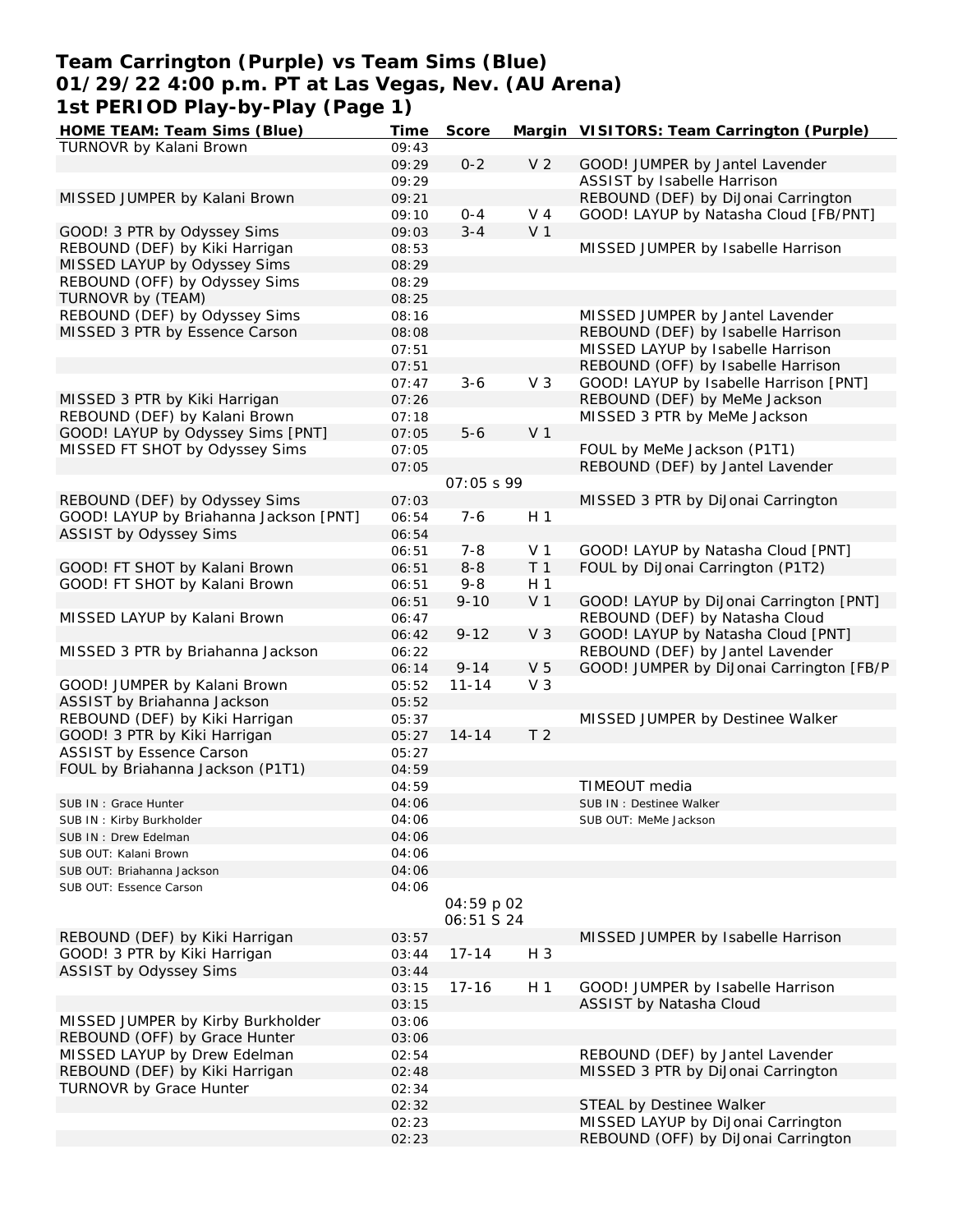# **Team Carrington (Purple) vs Team Sims (Blue) 01/29/22 4:00 p.m. PT at Las Vegas, Nev. (AU Arena) 1st PERIOD Play-by-Play (Page 2)**

| HOME TEAM: Team Sims (Blue)           | Time  | Score      |                | Margin VISITORS: Team Carrington (Purple) |
|---------------------------------------|-------|------------|----------------|-------------------------------------------|
| REBOUND (DEF) by Kirby Burkholder     | 02:20 |            |                | MISSED LAYUP by DiJonai Carrington        |
| GOOD! LAYUP by Kirby Burkholder [PNT] | 02:14 | $19-16$    | $H_3$          |                                           |
| ASSIST by Odyssey Sims                | 02:14 |            |                |                                           |
|                                       | 01:49 | $19-19$    | T <sub>3</sub> | GOOD! 3 PTR by DiJonai Carrington         |
|                                       | 01:49 |            |                | ASSIST by Natasha Cloud                   |
| GOOD! 3 PTR by Kiki Harrigan          | 01:27 | $22 - 19$  | $H_3$          |                                           |
| ASSIST by Kirby Burkholder            | 01:27 |            |                |                                           |
|                                       | 01:07 | $22 - 21$  | H <sub>1</sub> | GOOD! LAYUP by Isabelle Harrison [PNT]    |
| GOOD! FT SHOT by Odyssey Sims         | 00:46 | $23 - 21$  | H <sub>2</sub> | FOUL by Isabelle Harrison (P1T3)          |
| GOOD! FT SHOT by Odyssey Sims         | 00:46 | $24 - 21$  | $H_3$          |                                           |
| SUB IN: Kalani Brown                  | 00:46 |            |                | SUB IN: Ty Young                          |
| SUB IN: Essence Carson                | 00:46 |            |                | SUB IN: Brittany Carter                   |
| SUB OUT: Grace Hunter                 | 00:46 |            |                | SUB OUT: Jantel Lavender                  |
| SUB OUT: Drew Edelman                 | 00:46 |            |                | SUB OUT: DiJonai Carrington               |
|                                       |       | 00:46 S 99 |                |                                           |
|                                       | 00:35 | $24 - 24$  | T 4            | GOOD! 3 PTR by Destinee Walker            |
|                                       | 00:35 |            |                | ASSIST by Natasha Cloud                   |
| GOOD! JUMPER by Kirby Burkholder      | 00:15 | $26 - 24$  | H <sub>2</sub> |                                           |
| ASSIST by Kiki Harrigan               | 00:15 |            |                |                                           |
|                                       | 00:01 |            |                | FOUL by Isabelle Harrison (P2T4)          |
|                                       | 00:01 |            |                | TURNOVR by Isabelle Harrison              |
|                                       |       |            |                |                                           |

 *00:00 O 20*

Team Sims (Blue) 26, Team Carrington (Purple) 24

|                                              | Off | 2nd                                        | Fast |                |                         |
|----------------------------------------------|-----|--------------------------------------------|------|----------------|-------------------------|
| 1st period-only Paint T/O Chance Break Bench |     |                                            |      |                |                         |
| Team Carrington (Purpl 14 2 2 4              |     |                                            |      |                | Score tied - 4 times.   |
| Team Sims (Blue) 6                           |     | $\begin{array}{ccc} 0 & 0 & 0 \end{array}$ |      | $\overline{A}$ | Lead changed - 5 times. |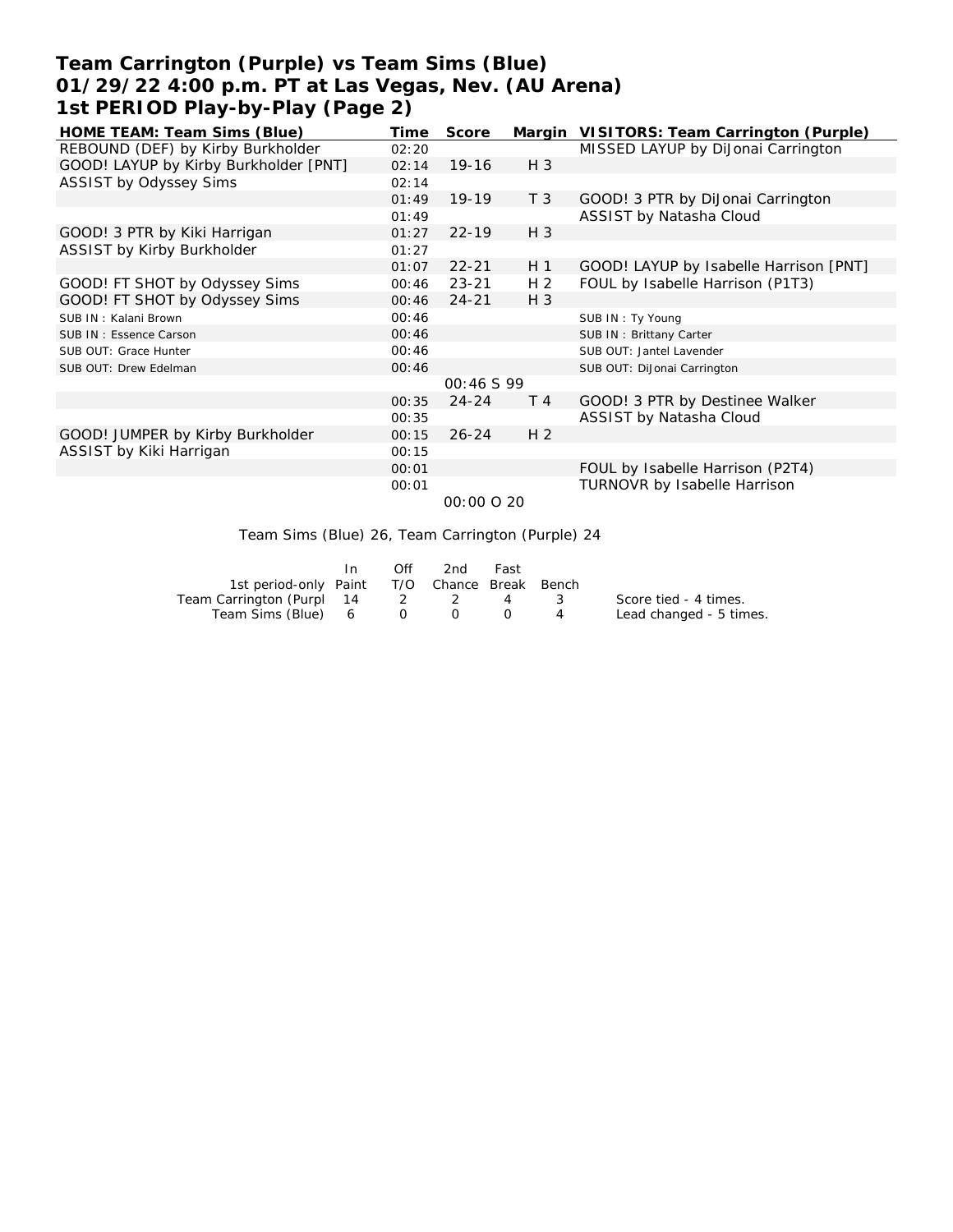# **Team Carrington (Purple) vs Team Sims (Blue) 01/29/22 4:00 p.m. PT at Las Vegas, Nev. (AU Arena) 2nd PERIOD Play-by-Play (Page 1)**

| HOME TEAM: Team Sims (Blue)        | Time  | Score             |                | Margin VISITORS: Team Carrington (Purple) |
|------------------------------------|-------|-------------------|----------------|-------------------------------------------|
|                                    | 10:00 |                   |                | SUB OUT: DiJonai Carrington               |
|                                    | 10:00 |                   |                | SUB OUT: Natasha Cloud                    |
|                                    | 00:00 |                   |                | SUB OUT: Isabelle Harrison                |
|                                    | 10:00 |                   |                | SUB IN: Brittany Carter                   |
|                                    | 10:00 |                   |                | SUB IN : Destinee Walker                  |
|                                    | 10:00 |                   |                | SUB IN: Toccara Ross                      |
|                                    | 10:00 |                   |                | SUB OUT: MeMe Jackson                     |
|                                    | 10:00 |                   |                |                                           |
| SUB IN: Becca Wann-Taylor          |       |                   |                | SUB IN: Dominique Wilson                  |
| SUB OUT: Kiki Harrigan             | 10:00 |                   |                |                                           |
| REBOUND (DEF) by Becca Wann-Taylor | 09:37 |                   |                | MISSED 3 PTR by Brittany Carter           |
|                                    | 09:31 |                   |                | SUB IN: DiJonai Carrington                |
|                                    | 09:31 |                   |                | SUB OUT: Destinee Walker                  |
| MISSED JUMPER by Becca Wann-Taylor | 09:26 |                   |                | REBOUND (DEF) by Toccara Ross             |
|                                    | 09:06 |                   |                | <b>TURNOVR by Toccara Ross</b>            |
| MISSED LAYUP by Odyssey Sims       | 08:50 |                   |                | REBOUND (DEF) by Brittany Carter          |
| <b>BLOCK by Essence Carson</b>     | 08:39 |                   |                | MISSED LAYUP by DiJonai Carrington        |
|                                    | 08:39 |                   |                | REBOUND (OFF) by (TEAM)                   |
|                                    | 08:35 | $26 - 26$         | T <sub>5</sub> | GOOD! JUMPER by Toccara Ross              |
| MISSED FT SHOT by Kalani Brown     | 08:13 |                   |                | FOUL by Jantel Lavender (P1T5)            |
| REBOUND (OFF) by (DEADBALL)        | 08:13 |                   |                |                                           |
| GOOD! FT SHOT by Kalani Brown      | 08:13 | $27 - 26$         | H <sub>1</sub> |                                           |
|                                    |       | 08:13 S 24        |                |                                           |
|                                    | 08:00 |                   |                | MISSED JUMPER by Toccara Ross             |
|                                    | 08:00 |                   |                | REBOUND (OFF) by DiJonai Carrington       |
|                                    | 07:49 | $27 - 28$         | V <sub>1</sub> | GOOD! LAYUP by DiJonai Carrington [PNT]   |
| GOOD! LAYUP by Kalani Brown [PNT]  | 07:31 | 29-28             | H <sub>1</sub> |                                           |
| ASSIST by Briahanna Jackson        | 07:31 |                   |                |                                           |
|                                    | 07:19 | 29-30             | V <sub>1</sub> | GOOD! LAYUP by Toccara Ross [PNT]         |
|                                    | 07:19 |                   |                | ASSIST by DiJonai Carrington              |
|                                    |       |                   |                |                                           |
| MISSED LAYUP by Briahanna Jackson  | 06:53 |                   |                |                                           |
| REBOUND (OFF) by Kalani Brown      | 06:53 |                   |                |                                           |
| GOOD! FT SHOT by Kalani Brown      | 06:51 | $30 - 30$         | T 6            | FOUL by Jantel Lavender (P2T6)            |
| GOOD! FT SHOT by Kalani Brown      | 06:51 | $31 - 30$         | H <sub>1</sub> |                                           |
| SUB IN: Kiki Harrigan              | 06:51 |                   |                | SUB IN : MeMe Jackson                     |
| SUB IN: Kirby Burkholder           | 06:51 |                   |                | SUB IN: Isabelle Harrison                 |
| SUB OUT: Briahanna Jackson         | 06:51 |                   |                | SUB OUT: Brittany Carter                  |
| SUB OUT: Becca Wann-Taylor         | 06:51 |                   |                | SUB OUT: Jantel Lavender                  |
|                                    |       | 06:51 S 24        |                |                                           |
| REBOUND (DEF) by Odyssey Sims      | 06:40 |                   |                | MISSED JUMPER by MeMe Jackson             |
| GOOD! LAYUP by Kalani Brown [PNT]  | 06:28 | $33 - 30$         | H 3            |                                           |
| ASSIST by Odyssey Sims             | 06:28 |                   |                |                                           |
|                                    | 06:19 |                   |                | MISSED 3 PTR by Dominique Wilson          |
|                                    | 06:19 |                   |                | REBOUND (OFF) by Isabelle Harrison        |
|                                    | 06:14 | $33 - 32$         | H <sub>1</sub> | GOOD! LAYUP by Isabelle Harrison [PNT]    |
| GOOD! LAYUP by Kalani Brown [PNT]  | 06:01 | $35 - 32$         | H 3            |                                           |
| ASSIST by Odyssey Sims             | 06:01 |                   |                |                                           |
| REBOUND (DEF) by Kalani Brown      | 05:44 |                   |                | MISSED 3 PTR by Dominique Wilson          |
| MISSED LAYUP by Kirby Burkholder   | 05:31 |                   |                | REBOUND (DEF) by DiJonai Carrington       |
| FOUL by Kirby Burkholder (P1T2)    | 05:28 |                   |                |                                           |
|                                    |       |                   |                |                                           |
| SUB IN : Drew Edelman              | 05:28 |                   |                | SUB IN: Natasha Cloud                     |
| SUB OUT: Kalani Brown              | 05:28 | 05:28 P 41        |                | SUB OUT: Dominique Wilson                 |
| FOUL by Drew Edelman (P1T3)        | 05:23 |                   |                | MISSED FT SHOT by DiJonai Carrington      |
|                                    | 05:23 |                   |                | REBOUND (OFF) by (DEADBALL)               |
|                                    | 05:23 | $35 - 33$         | H <sub>2</sub> | GOOD! FT SHOT by DiJonai Carrington       |
|                                    |       | <i>05:23 S 41</i> |                |                                           |
| GOOD! JUMPER by Essence Carson     | 05:00 | $37 - 33$         | H 4            |                                           |
| REBOUND (DEF) by Drew Edelman      | 04:56 |                   |                | MISSED 3 PTR by DiJonai Carrington        |
| TURNOVR by Odyssey Sims            | 04:47 |                   |                |                                           |
|                                    | 04:42 |                   |                | <b>TIMEOUT MEDIA</b>                      |
|                                    |       |                   |                |                                           |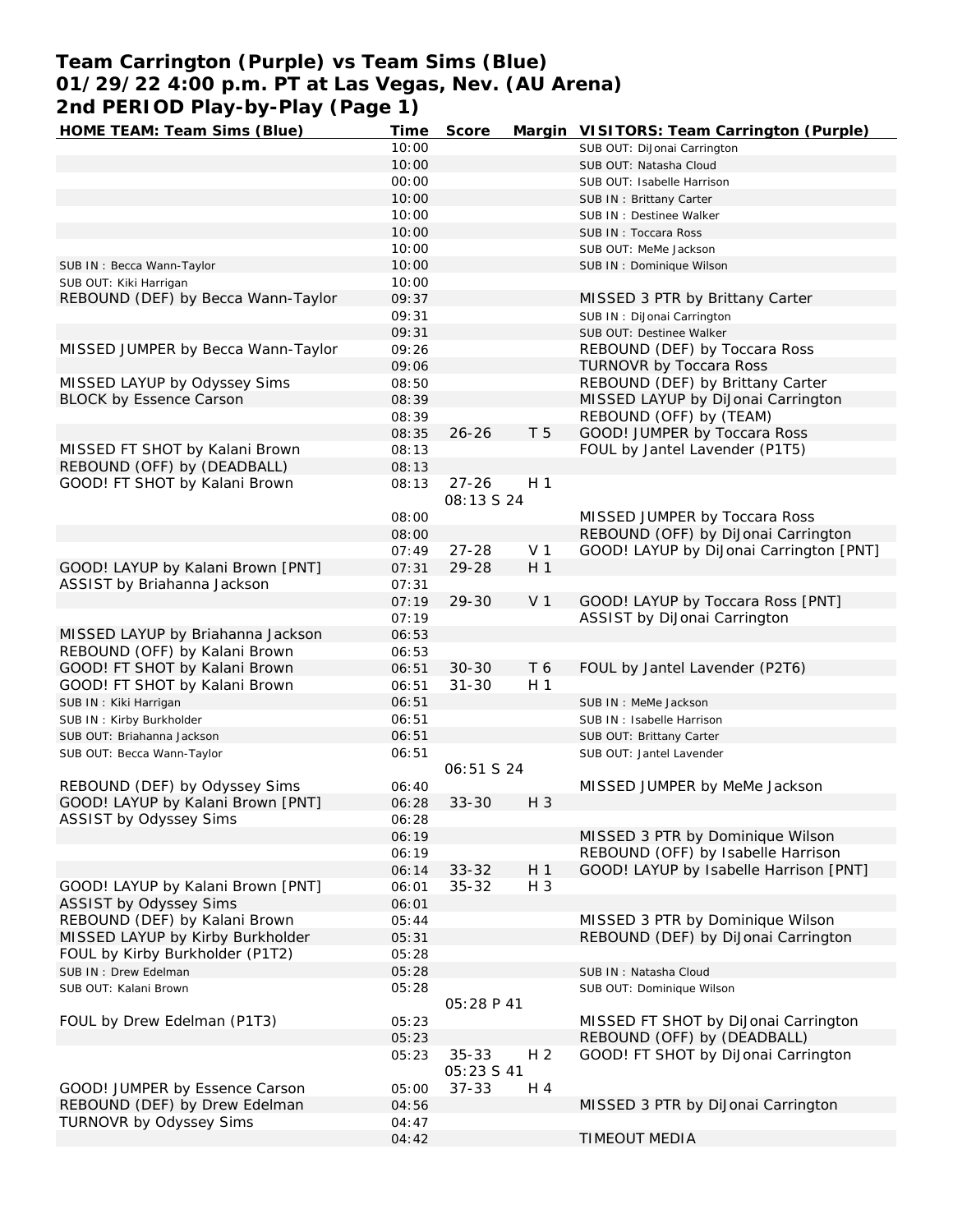# **Team Carrington (Purple) vs Team Sims (Blue) 01/29/22 4:00 p.m. PT at Las Vegas, Nev. (AU Arena) 2nd PERIOD Play-by-Play (Page 2)**

| HOME TEAM: Team Sims (Blue)       | Time  | Score      |                | Margin VISITORS: Team Carrington (Purple) |
|-----------------------------------|-------|------------|----------------|-------------------------------------------|
| SUB IN: Becca Wann-Taylor         | 04:42 |            |                |                                           |
| SUB IN: Briahanna Jackson         | 04:42 |            |                |                                           |
| SUB OUT: Odyssey Sims             | 04:42 |            |                |                                           |
| SUB OUT: Essence Carson           | 04:42 |            |                |                                           |
|                                   | 04:33 |            |                | FOUL by Isabelle Harrison (P3T7)          |
|                                   | 04:33 |            |                | TURNOVR by Isabelle Harrison              |
|                                   |       | 04:33 O 17 |                |                                           |
| MISSED LAYUP by Drew Edelman      | 04:28 |            |                | REBOUND (DEF) by Isabelle Harrison        |
| REBOUND (DEF) by Drew Edelman     | 04:20 |            |                | MISSED LAYUP by DiJonai Carrington        |
| TURNOVR by Becca Wann-Taylor      | 04:06 |            |                |                                           |
|                                   | 04:06 |            |                | SUB IN : Jantel Lavender                  |
|                                   | 04:06 |            |                | SUB IN: Ty Young                          |
|                                   | 04:06 |            |                |                                           |
|                                   | 04:06 |            |                | SUB OUT: Isabelle Harrison                |
|                                   |       |            |                | SUB OUT: Toccara Ross                     |
| BLOCK by Kiki Harrigan            | 03:54 |            |                | MISSED LAYUP by Ty Young                  |
| REBOUND (DEF) by Kiki Harrigan    | 03:52 |            |                |                                           |
| TURNOVR by Becca Wann-Taylor      | 03:44 |            |                |                                           |
|                                   | 03:42 |            |                | STEAL by Natasha Cloud                    |
|                                   | 03:35 | $37 - 35$  | H <sub>2</sub> | GOOD! JUMPER by Jantel Lavender           |
|                                   | 03:35 |            |                | ASSIST by DiJonai Carrington              |
| TURNOVR by Briahanna Jackson      | 03:07 |            |                |                                           |
|                                   | 03:06 |            |                | STEAL by Jantel Lavender                  |
|                                   | 03:01 | $37 - 37$  | T <sub>7</sub> | GOOD! JUMPER by DiJonai Carrington        |
| TIMEOUT 30sec                     | 02:49 |            |                |                                           |
| SUB IN: Odyssey Sims              | 02:49 |            |                |                                           |
| SUB IN: Essence Carson            | 02:49 |            |                |                                           |
| SUB IN: Kalani Brown              | 02:49 |            |                |                                           |
| SUB OUT: Drew Edelman             | 02:49 |            |                |                                           |
| SUB OUT: Becca Wann-Taylor        | 02:49 |            |                |                                           |
| SUB OUT: Briahanna Jackson        | 02:49 |            |                |                                           |
| TURNOVR by Odyssey Sims           | 02:42 |            |                |                                           |
| REBOUND (DEF) by Kiki Harrigan    | 02:22 |            |                | MISSED 3 PTR by Natasha Cloud             |
| <b>TURNOVR by Essence Carson</b>  | 02:08 |            |                |                                           |
| REBOUND (DEF) by Kalani Brown     | 02:03 |            |                | MISSED 3 PTR by MeMe Jackson              |
| GOOD! 3 PTR by Odyssey Sims       | 01:48 | $40 - 37$  | $H_3$          |                                           |
| REBOUND (DEF) by Odyssey Sims     | 01:34 |            |                | MISSED LAYUP by DiJonai Carrington        |
| MISSED JUMPER by Essence Carson   | 01:22 |            |                | REBOUND (DEF) by Natasha Cloud            |
| REBOUND (DEF) by Kirby Burkholder | 01:16 |            |                | MISSED 3 PTR by DiJonai Carrington        |
| TURNOVR by Kiki Harrigan          | 00:55 |            |                |                                           |
|                                   | 00:45 |            |                | TURNOVR by Jantel Lavender                |
| SUB IN: Grace Hunter              | 00:45 |            |                |                                           |
| SUB OUT: Kirby Burkholder         | 00:45 |            |                |                                           |
| GOOD! JUMPER by Essence Carson    | 00:34 | 42-37      | H 5            |                                           |
|                                   | 00:17 | 42-39      | H 3            | GOOD! LAYUP by DiJonai Carrington [PNT]   |
| GOOD! FT SHOT by Kalani Brown     | 00:04 | 43-39      | H 4            | FOUL by Ty Young (P1T8)                   |
|                                   |       | 44-39      | H 5            |                                           |
| GOOD! FT SHOT by Kalani Brown     | 00:04 | 00:04 S 24 |                |                                           |
|                                   |       |            |                |                                           |
|                                   | 00:01 |            |                | MISSED JUMPER by DiJonai Carrington       |
|                                   | 00:01 |            |                | REBOUND (OFF) by (TEAM)                   |

| Team Sims (Blue) 44, Team Carrington (Purple) 39 |  |  |
|--------------------------------------------------|--|--|
|--------------------------------------------------|--|--|

|                                              | In. | Off | 2nd | Fast |                |                         |
|----------------------------------------------|-----|-----|-----|------|----------------|-------------------------|
| 2nd period-only Paint T/O Chance Break Bench |     |     |     |      |                |                         |
| Team Carrington (Purpl 8                     |     |     | 4 6 |      | $\overline{4}$ | Score tied - 3 times.   |
| Team Sims (Blue) 6 2 2                       |     |     |     |      |                | Lead changed - 4 times. |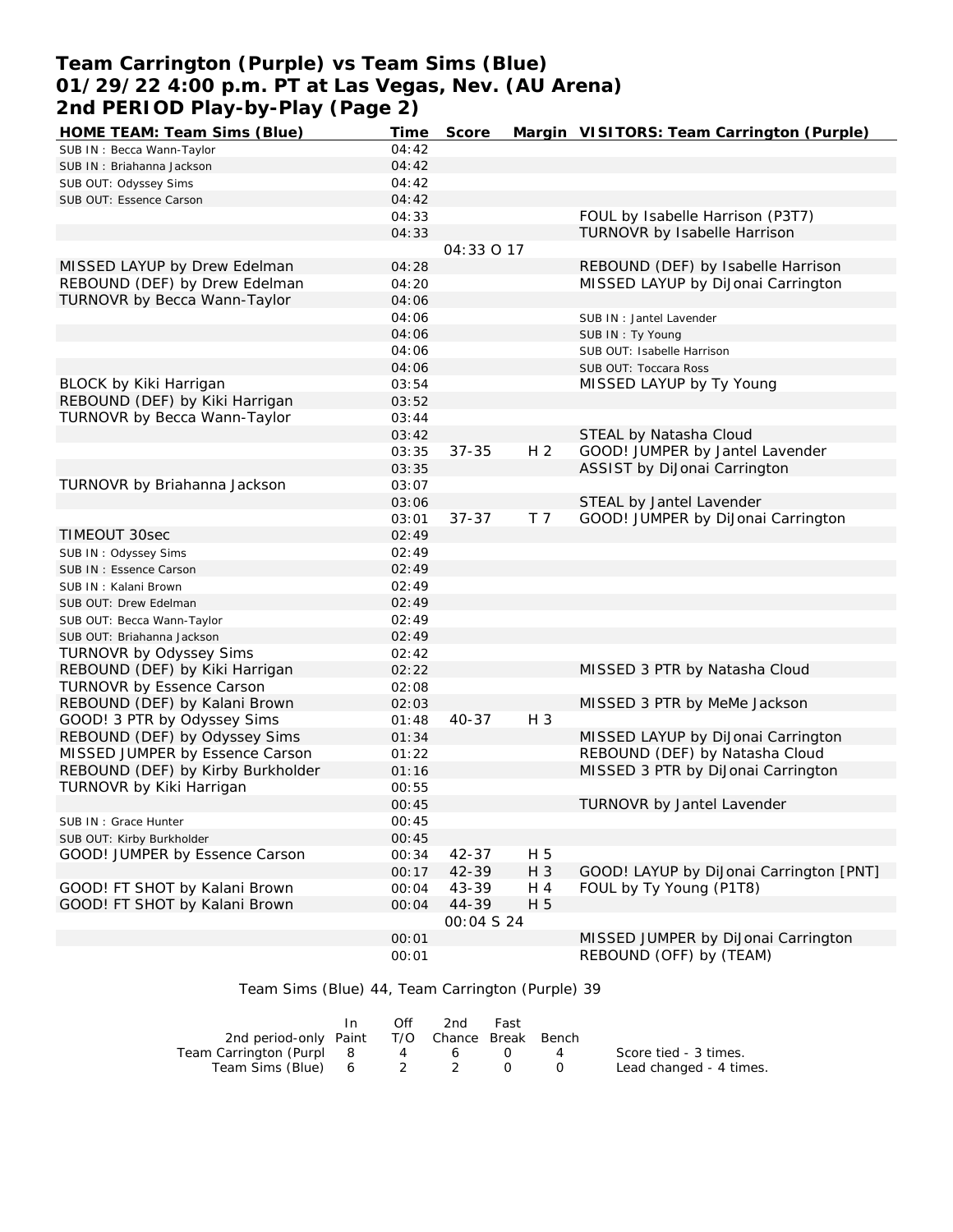## **Team Carrington (Purple) vs Team Sims (Blue) 01/29/22 4:00 p.m. PT at Las Vegas, Nev. (AU Arena) 3rd PERIOD Play-by-Play (Page 1)**

| HOME TEAM: Team Sims (Blue)       | Time  | Score      |                | Margin VISITORS: Team Carrington (Purple) |
|-----------------------------------|-------|------------|----------------|-------------------------------------------|
| SUB IN: Kirby Burkholder          | 10:00 |            |                |                                           |
| SUB OUT: Briahanna Jackson        | 10:00 |            |                |                                           |
| REBOUND (DEF) by Odyssey Sims     | 09:50 |            |                | MISSED 3 PTR by MeMe Jackson              |
| MISSED 3 PTR by Kiki Harrigan     | 09:30 |            |                | BLOCK by Isabelle Harrison                |
|                                   | 09:29 |            |                | REBOUND (DEF) by Isabelle Harrison        |
| REBOUND (DEF) by Kiki Harrigan    | 09:15 |            |                | MISSED JUMPER by Jantel Lavender          |
| GOOD! LAYUP by Odyssey Sims [PNT] | 08:56 | 46-39      | H 7            |                                           |
| FOUL by Kalani Brown (P1T1)       | 08:38 | $46 - 40$  | H 6            | GOOD! FT SHOT by Isabelle Harrison        |
|                                   |       | $46 - 41$  | H 5            | GOOD! FT SHOT by Isabelle Harrison        |
|                                   | 08:38 | 08:38 S 02 |                |                                           |
|                                   |       |            |                |                                           |
| MISSED 3 PTR by Essence Carson    | 08:20 |            |                | REBOUND (DEF) by DiJonai Carrington       |
|                                   | 08:14 |            |                | TIMEOUT 30sec                             |
|                                   | 08:14 |            |                | TIMEOUT MEDIA                             |
|                                   | 08:14 |            |                | SUB IN : Destinee Walker                  |
|                                   | 08:14 |            |                | SUB OUT: DiJonai Carrington               |
|                                   | 07:54 | $46 - 43$  | H 3            | GOOD! JUMPER by Jantel Lavender           |
| TURNOVR by Kiki Harrigan          | 07:36 |            |                |                                           |
|                                   | 07:35 |            |                | STEAL by Isabelle Harrison                |
| REBOUND (DEF) by Essence Carson   | 07:31 |            |                | MISSED JUMPER by Destinee Walker          |
| MISSED JUMPER by Odyssey Sims     | 07:19 |            |                | REBOUND (DEF) by Destinee Walker          |
|                                   | 07:01 | $46 - 45$  | H <sub>1</sub> | GOOD! LAYUP by Natasha Cloud [PNT]        |
| MISSED JUMPER by Essence Carson   | 06:42 |            |                | REBOUND (DEF) by MeMe Jackson             |
|                                   | 06:27 | $46 - 47$  | V <sub>1</sub> | GOOD! JUMPER by Isabelle Harrison         |
| GOOD! LAYUP by Kalani Brown [PNT] | 06:01 | $48 - 47$  | H <sub>1</sub> |                                           |
| ASSIST by Kiki Harrigan           | 06:01 |            |                |                                           |
| FOUL by Kiki Harrigan (P1T2)      | 05:41 |            |                | MISSED FT SHOT by Destinee Walker         |
|                                   | 05:41 |            |                | REBOUND (OFF) by (DEADBALL)               |
|                                   | 05:41 | 48-48      | T 8            | GOOD! FT SHOT by Destinee Walker          |
|                                   |       |            |                |                                           |
| SUB IN : Drew Edelman             | 05:41 |            |                |                                           |
| SUB IN: Becca Wann-Taylor         | 05:41 |            |                |                                           |
| SUB OUT: Kalani Brown             | 05:41 |            |                |                                           |
| SUB OUT: Kiki Harrigan            | 05:41 |            |                |                                           |
|                                   |       | 05:41 S 92 |                |                                           |
| MISSED 3 PTR by Odyssey Sims      | 05:16 |            |                |                                           |
| REBOUND (OFF) by (TEAM)           | 05:16 |            |                |                                           |
|                                   | 05:14 |            |                | SUB IN: Ty Young                          |
|                                   | 05:14 |            |                | SUB OUT: Jantel Lavender                  |
|                                   | 05:05 | 48-51      | V <sub>3</sub> | GOOD! 3 PTR by MeMe Jackson               |
|                                   | 05:05 |            |                | ASSIST by Natasha Cloud                   |
| TURNOVR by Odyssey Sims           | 04:47 |            |                |                                           |
|                                   | 04:46 |            |                | STEAL by MeMe Jackson                     |
|                                   | 04:43 | 48-54      | V6             | GOOD! 3 PTR by MeMe Jackson               |
| GOOD! LAYUP by Odyssey Sims [PNT] | 04:20 | 50-54      | V <sub>4</sub> |                                           |
|                                   | 04:08 | 50-56      | V 6            | GOOD! JUMPER by Isabelle Harrison         |
|                                   | 04:08 |            |                | ASSIST by Natasha Cloud                   |
| GOOD! 3 PTR by Becca Wann-Taylor  | 03:53 | 53-56      | V <sub>3</sub> |                                           |
| ASSIST by Odyssey Sims            | 03:53 |            |                |                                           |
| FOUL by Becca Wann-Taylor (P1T3)  | 03:36 |            |                |                                           |
|                                   |       |            |                |                                           |
|                                   | 03:36 |            |                | TIMEOUT MEDIA                             |
|                                   | 03:36 | 53-57      | $V_4$          | GOOD! FT SHOT by Ty Young                 |
|                                   | 03:36 | 53-58      | V <sub>5</sub> | GOOD! FT SHOT by Ty Young                 |
| SUB IN: Briahanna Jackson         | 03:36 |            |                | SUB IN: Marjorie Butler                   |
| SUB IN: Kalani Brown              | 03:36 |            |                | SUB OUT: Natasha Cloud                    |
| SUB IN: Kiki Harrigan             | 03:36 |            |                |                                           |
| SUB OUT: Drew Edelman             | 03:36 |            |                |                                           |
| SUB OUT: Kirby Burkholder         | 03:36 |            |                |                                           |
| SUB OUT: Becca Wann-Taylor        | 03:36 |            |                |                                           |
|                                   |       | 03:36 S 01 |                |                                           |
| TURNOVR by Briahanna Jackson      | 03:18 |            |                |                                           |
|                                   | 02:59 | 53-60      | V 7            | GOOD! JUMPER by Isabelle Harrison         |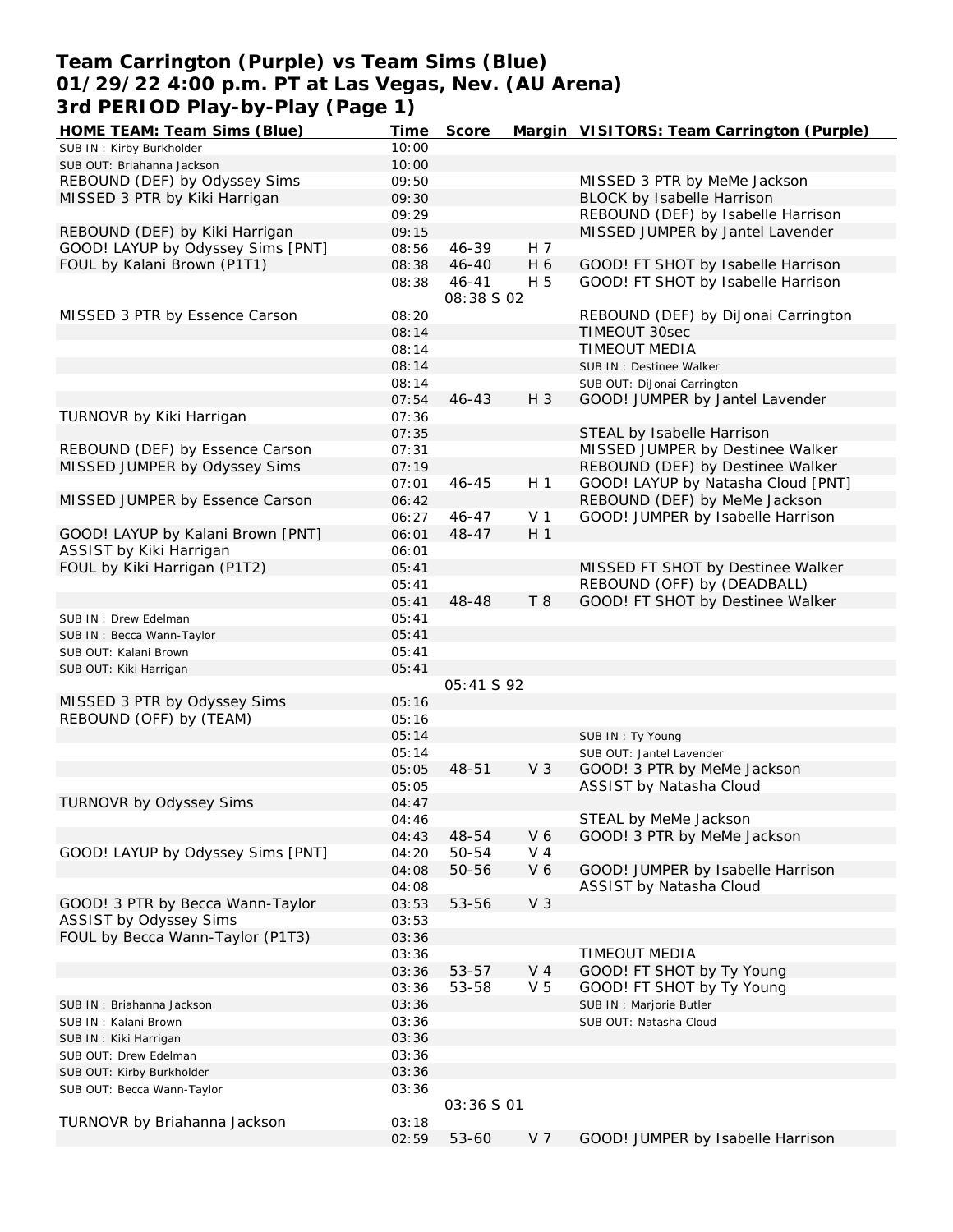# **Team Carrington (Purple) vs Team Sims (Blue) 01/29/22 4:00 p.m. PT at Las Vegas, Nev. (AU Arena) 3rd PERIOD Play-by-Play (Page 2)**

| HOME TEAM: Team Sims (Blue)           | Time  | Score      |                | Margin VISITORS: Team Carrington (Purple) |
|---------------------------------------|-------|------------|----------------|-------------------------------------------|
| GOOD! 3 PTR by Odyssey Sims           | 02:42 | 56-60      | $V_4$          |                                           |
| ASSIST by Briahanna Jackson           | 02:42 |            |                |                                           |
| FOUL by Briahanna Jackson (P2T4)      | 02:32 |            |                | MISSED FT SHOT by Marjorie Butler         |
|                                       | 02:32 |            |                | REBOUND (OFF) by (DEADBALL)               |
|                                       | 02:32 |            |                | MISSED FT SHOT by Marjorie Butler         |
|                                       | 02:32 |            |                | REBOUND (OFF) by Ty Young                 |
|                                       | 02:32 | 56-62      | V <sub>6</sub> | GOOD! LAYUP by Ty Young [PNT]             |
|                                       | 02:32 |            |                | SUB IN: Brittany Carter                   |
|                                       | 02:32 |            |                | SUB OUT: MeMe Jackson                     |
|                                       |       | 02:32 S 43 |                |                                           |
| TURNOVR by Odyssey Sims               | 02:19 |            |                |                                           |
|                                       | 02:19 |            |                | SUB IN: Jantel Lavender                   |
|                                       | 02:19 |            |                | SUB OUT: Isabelle Harrison                |
|                                       | 02:06 |            |                | <b>TURNOVR by Brittany Carter</b>         |
| STEAL by Briahanna Jackson            | 02:04 |            |                |                                           |
| GOOD! LAYUP by Kalani Brown [PNT]     | 01:56 | 58-62      | V <sub>4</sub> |                                           |
| ASSIST by Briahanna Jackson           | 01:56 |            |                |                                           |
| FOUL by Odyssey Sims (P1T5)           | 01:48 | 58-63      | V <sub>5</sub> | GOOD! FT SHOT by Destinee Walker          |
|                                       | 01:48 | 58-64      | V6             | GOOD! FT SHOT by Destinee Walker          |
| SUB IN: Kirby Burkholder              | 01:48 |            |                |                                           |
| SUB IN: Drew Edelman                  | 01:48 |            |                |                                           |
| SUB OUT: Kalani Brown                 | 01:48 |            |                |                                           |
| SUB OUT: Essence Carson               | 01:48 |            |                |                                           |
|                                       |       | 01:48 S 92 |                |                                           |
| GOOD! LAYUP by Odyssey Sims [PNT]     | 01:31 | 60-64      | $V_4$          |                                           |
| REBOUND (DEF) by Kirby Burkholder     | 01:14 |            |                | MISSED JUMPER by Jantel Lavender          |
| GOOD! LAYUP by Kirby Burkholder [PNT] | 01:00 | $62 - 64$  | V <sub>2</sub> |                                           |
| ASSIST by Odyssey Sims                | 01:00 |            |                |                                           |
|                                       | 00:45 |            |                | TIMEOUT 30sec                             |
|                                       | 00:35 | $62 - 66$  | V <sub>4</sub> | GOOD! JUMPER by Ty Young                  |
|                                       | 00:35 |            |                | ASSIST by Destinee Walker                 |
| MISSED 3 PTR by Kirby Burkholder      | 00:16 |            |                | REBOUND (DEF) by Ty Young                 |
| REBOUND (DEF) by Kirby Burkholder     | 00:05 |            |                | MISSED JUMPER by Marjorie Butler          |

Team Carrington (Purple) 66, Team Sims (Blue) 62

|                                              | Off | 2nd | Fast |                         |
|----------------------------------------------|-----|-----|------|-------------------------|
| 3rd period-only Paint T/O Chance Break Bench |     |     |      |                         |
| Team Carrington (Purpl 4                     |     | 5 2 |      | Score tied - 1 time.    |
| Team Sims (Blue) 12 2 0                      |     |     |      | Lead changed - 3 times. |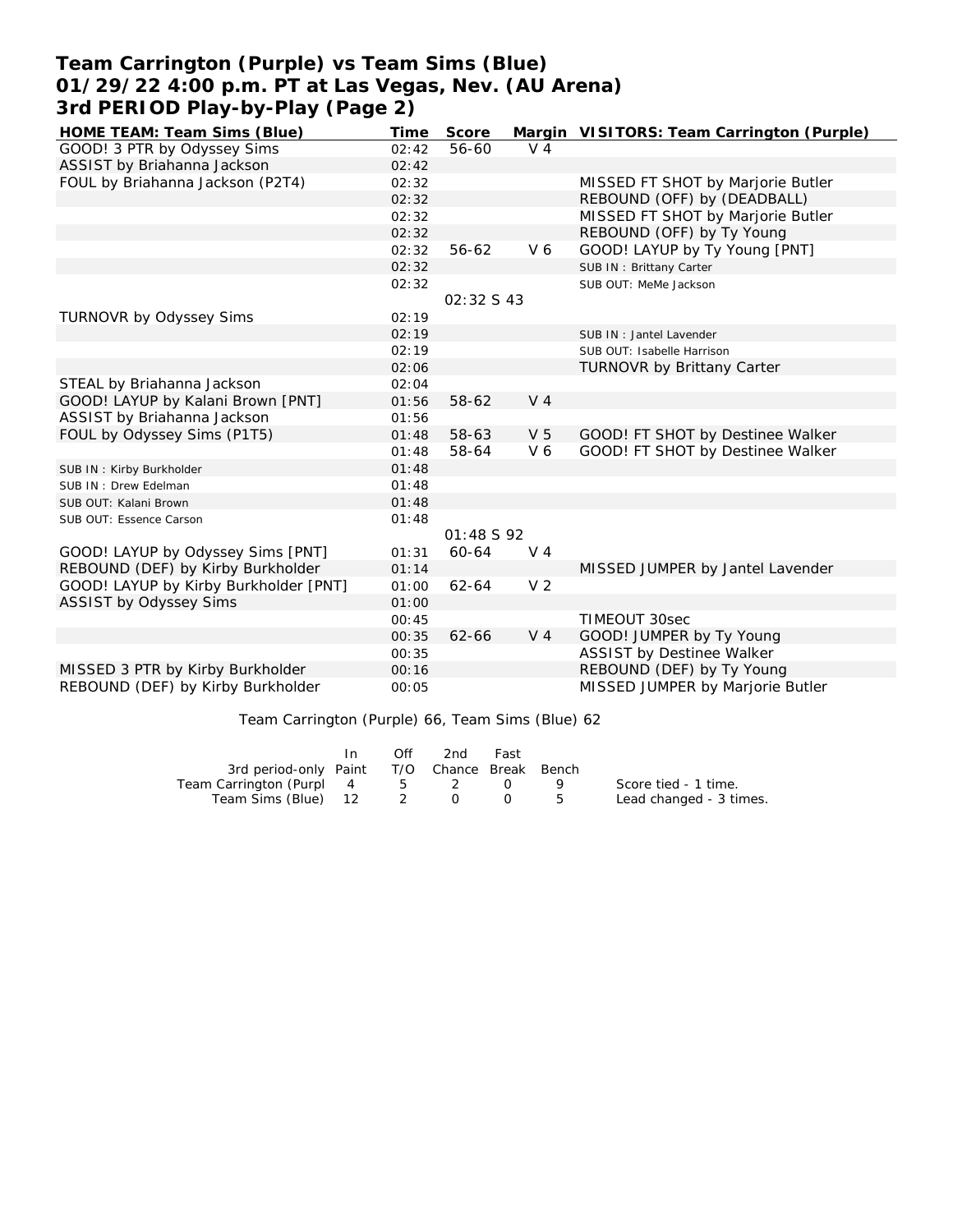# **Team Carrington (Purple) vs Team Sims (Blue) 01/29/22 4:00 p.m. PT at Las Vegas, Nev. (AU Arena) 4th PERIOD Play-by-Play (Page 1)**

| HOME TEAM: Team Sims (Blue)           | Time  | Score             |                | Margin VISITORS: Team Carrington (Purple) |
|---------------------------------------|-------|-------------------|----------------|-------------------------------------------|
| SUB IN: Kirby Burkholder              | 10:00 |                   |                | SUB IN : Marjorie Butler                  |
| SUB OUT: Briahanna Jackson            | 10:00 |                   |                | SUB IN : Destinee Walker                  |
|                                       | 10:00 |                   |                | SUB IN: Toccara Ross                      |
|                                       | 10:00 |                   |                | SUB IN: Brittany Carter                   |
|                                       | 10:00 |                   |                | SUB OUT: Isabelle Harrison                |
|                                       | 10:00 |                   |                | SUB OUT: MeMe Jackson                     |
|                                       | 10:00 |                   |                | SUB OUT: DiJonai Carrington               |
|                                       | 10:00 |                   |                | SUB OUT: Natasha Cloud                    |
|                                       |       |                   |                |                                           |
| TURNOVR by (TEAM)                     | 09:35 |                   |                |                                           |
|                                       | 09:21 | 62-69             | V 7            | GOOD! 3 PTR by Destinee Walker            |
|                                       | 09:21 |                   |                | <b>ASSIST by Marjorie Butler</b>          |
| GOOD! JUMPER by Essence Carson        | 09:01 | 64-69             | V <sub>5</sub> |                                           |
|                                       | 08:46 |                   |                | TURNOVR by Toccara Ross                   |
| STEAL by Kalani Brown                 | 08:45 |                   |                |                                           |
| MISSED FT SHOT by Kalani Brown        | 08:35 |                   |                | FOUL by Toccara Ross (P1T1)               |
| REBOUND (OFF) by (DEADBALL)           | 08:35 |                   |                |                                           |
| GOOD! FT SHOT by Kalani Brown         | 08:35 | 65-69             | V 4            |                                           |
|                                       |       | 08:35 S 24        |                |                                           |
| REBOUND (DEF) by Kiki Harrigan        | 08:23 |                   |                | MISSED LAYUP by Jantel Lavender           |
| MISSED LAYUP by Odyssey Sims          | 08:14 |                   |                | REBOUND (DEF) by Jantel Lavender          |
| REBOUND (DEF) by Kirby Burkholder     | 08:05 |                   |                | MISSED JUMPER by Toccara Ross             |
| GOOD! JUMPER by Odyssey Sims          | 07:49 | 67-69             | V <sub>2</sub> |                                           |
|                                       |       |                   |                |                                           |
| REBOUND (DEF) by Kirby Burkholder     | 07:22 |                   |                | MISSED JUMPER by Jantel Lavender          |
| GOOD! LAYUP by Odyssey Sims [PNT]     | 07:10 | 69-69             | T <sub>9</sub> |                                           |
| ASSIST by Kalani Brown                | 07:10 |                   |                |                                           |
| GOOD! FT SHOT by Odyssey Sims         | 07:10 | 70-69             | H <sub>1</sub> | FOUL by Brittany Carter (P1T2)            |
| SUB IN: Becca Wann-Taylor             | 07:10 |                   |                | SUB IN: DiJonai Carrington                |
| SUB OUT: Kiki Harrigan                | 07:10 |                   |                | SUB IN: Natasha Cloud                     |
|                                       | 07:10 |                   |                | SUB OUT: Destinee Walker                  |
|                                       | 07:10 |                   |                | SUB OUT: Brittany Carter                  |
|                                       |       | 07:10 S 99        |                |                                           |
| BLOCK by Kalani Brown                 | 06:49 |                   |                | MISSED LAYUP by Toccara Ross              |
| REBOUND (DEF) by Becca Wann-Taylor    | 06:47 |                   |                |                                           |
| MISSED JUMPER by Odyssey Sims         | 06:41 |                   |                | REBOUND (DEF) by Jantel Lavender          |
| FOUL by Kalani Brown (P2T6)           | 06:31 | 70-70             | T 10           |                                           |
|                                       |       |                   |                | GOOD! FT SHOT by Natasha Cloud            |
|                                       | 06:31 | $70 - 71$         | V <sub>1</sub> | GOOD! FT SHOT by Natasha Cloud            |
|                                       |       | 06:31 S 09        |                |                                           |
| GOOD! LAYUP by Kirby Burkholder [PNT] | 06:12 | $72 - 71$         | H <sub>1</sub> |                                           |
|                                       | 05:52 |                   |                | FOUL by Natasha Cloud (P1T3)              |
|                                       | 05:52 |                   |                | SUB IN: Isabelle Harrison                 |
|                                       | 05:52 |                   |                | SUB OUT: Toccara Ross                     |
|                                       |       | 05:52 0 17        |                |                                           |
| MISSED JUMPER by Essence Carson       | 05:29 |                   |                | REBOUND (DEF) by Jantel Lavender          |
|                                       | 05:06 |                   |                | TURNOVR by (TEAM)                         |
| TURNOVR by Odyssey Sims               | 04:57 |                   |                |                                           |
|                                       | 04:55 |                   |                | STEAL by Jantel Lavender                  |
|                                       | 04:52 |                   |                | TURNOVR by Marjorie Butler                |
| TIMEOUT MEDIA                         | 04:52 |                   |                |                                           |
|                                       |       |                   |                |                                           |
|                                       | 04:52 |                   |                | SUB IN : MeMe Jackson                     |
|                                       | 04:52 |                   |                | SUB OUT: Marjorie Butler                  |
| MISSED LAYUP by Kalani Brown          | 04:36 |                   |                |                                           |
| REBOUND (OFF) by Kalani Brown         | 04:36 |                   |                |                                           |
| MISSED LAYUP by Kalani Brown          | 04:32 |                   |                | REBOUND (DEF) by DiJonai Carrington       |
| FOUL by Becca Wann-Taylor (P2T7)      | 04:13 |                   |                | MISSED FT SHOT by Isabelle Harrison       |
|                                       | 04:13 |                   |                | REBOUND (OFF) by (DEADBALL)               |
|                                       | 04:13 | $72 - 72$         | T 11           | GOOD! FT SHOT by Isabelle Harrison        |
| SUB IN: Kiki Harrigan                 | 04:13 |                   |                |                                           |
| SUB OUT: Becca Wann-Taylor            | 04:13 |                   |                |                                           |
|                                       |       | <i>04:13 S 02</i> |                |                                           |
| GOOD! 3 PTR by Kiki Harrigan          | 03:51 | 75-72             | H 3            |                                           |
|                                       |       |                   |                |                                           |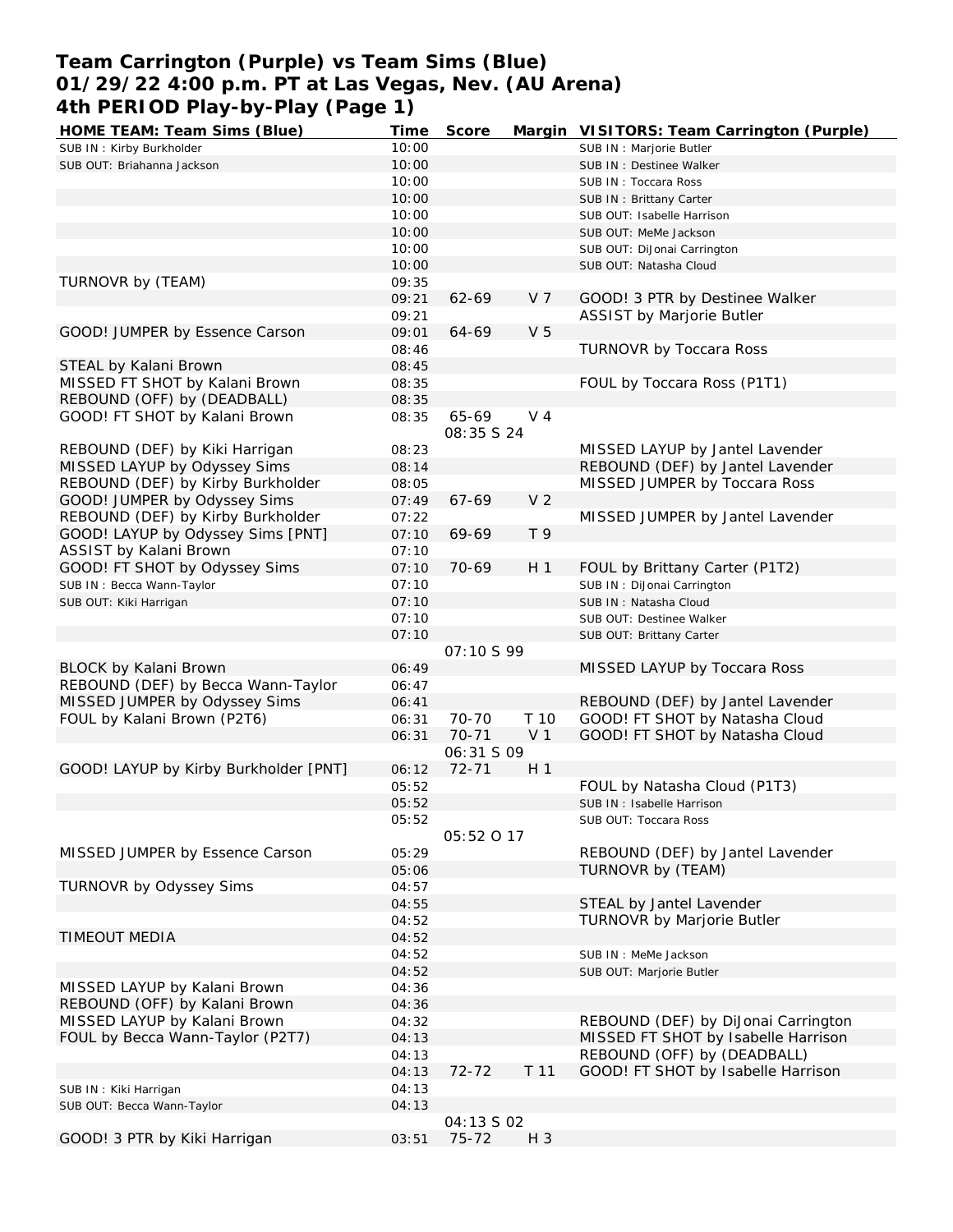# **Team Carrington (Purple) vs Team Sims (Blue) 01/29/22 4:00 p.m. PT at Las Vegas, Nev. (AU Arena) 4th PERIOD Play-by-Play (Page 2)**

| HOME TEAM: Team Sims (Blue)      | Time  | Score      |                 | Margin VISITORS: Team Carrington (Purple) |
|----------------------------------|-------|------------|-----------------|-------------------------------------------|
| ASSIST by Essence Carson         | 03:51 |            |                 |                                           |
| REBOUND (DEF) by Kiki Harrigan   | 03:32 |            |                 | MISSED LAYUP by Natasha Cloud             |
| TURNOVR by Odyssey Sims          | 03:27 |            |                 |                                           |
|                                  | 03:15 | $75 - 75$  | T <sub>12</sub> | GOOD! 3 PTR by MeMe Jackson               |
|                                  | 03:15 |            |                 | ASSIST by Natasha Cloud                   |
| TURNOVR by Kirby Burkholder      | 02:52 |            |                 |                                           |
|                                  | 02:49 |            |                 | STEAL by Jantel Lavender                  |
|                                  | 02:44 | $75 - 77$  | V <sub>2</sub>  | GOOD! LAYUP by DiJonai Carrington [PNT]   |
| MISSED 3 PTR by Kirby Burkholder | 02:33 |            |                 | REBOUND (DEF) by Natasha Cloud            |
| FOUL by Kiki Harrigan (P2T8)     | 02:13 | 75-78      | $V_3$           | GOOD! FT SHOT by Isabelle Harrison        |
|                                  | 02:13 | 75-79      | V 4             | GOOD! FT SHOT by Isabelle Harrison        |
|                                  |       | 02:13 S 02 |                 |                                           |
| MISSED LAYUP by Kalani Brown     | 01:56 |            |                 | REBOUND (DEF) by Isabelle Harrison        |
| FOUL by Kalani Brown (P3T9)      | 01:36 | 75-80      | V <sub>5</sub>  | GOOD! FT SHOT by Natasha Cloud            |
|                                  | 01:36 | 75-81      | V6              | GOOD! FT SHOT by Natasha Cloud            |
|                                  |       | 01:36S09   |                 |                                           |
| TIMEOUT 30sec                    | 01:32 |            |                 |                                           |
| MISSED JUMPER by Essence Carson  | 01:11 |            |                 | <b>BLOCK by Jantel Lavender</b>           |
|                                  | 01:07 |            |                 | REBOUND (DEF) by MeMe Jackson             |
|                                  | 00:45 | 75-84      | V <sub>9</sub>  | GOOD! 3 PTR by Jantel Lavender            |
|                                  | 00:45 |            |                 | ASSIST by Natasha Cloud                   |
| GOOD! 3 PTR by Essence Carson    | 00:27 | 78-84      | V <sub>6</sub>  |                                           |
| ASSIST by Odyssey Sims           | 00:27 |            |                 |                                           |
| BLOCK by Kiki Harrigan           | 00:01 |            |                 | MISSED LAYUP by DiJonai Carrington        |
| REBOUND (DEF) by (TEAM)          | 00:01 |            |                 |                                           |
| TIMEOUT TEAM                     | 00:01 |            |                 |                                           |

Team Carrington (Purple) 84, Team Sims (Blue) 78

|                                              | Off | 2nd | Fast   |               |                         |
|----------------------------------------------|-----|-----|--------|---------------|-------------------------|
| 4th period-only Paint T/O Chance Break Bench |     |     |        |               |                         |
| Team Carrington (Purpl 2 8 0 0               |     |     |        | $\mathcal{R}$ | Score tied - 4 times.   |
| Team Sims (Blue) 4 1 0                       |     |     | $\cup$ |               | Lead changed - 4 times. |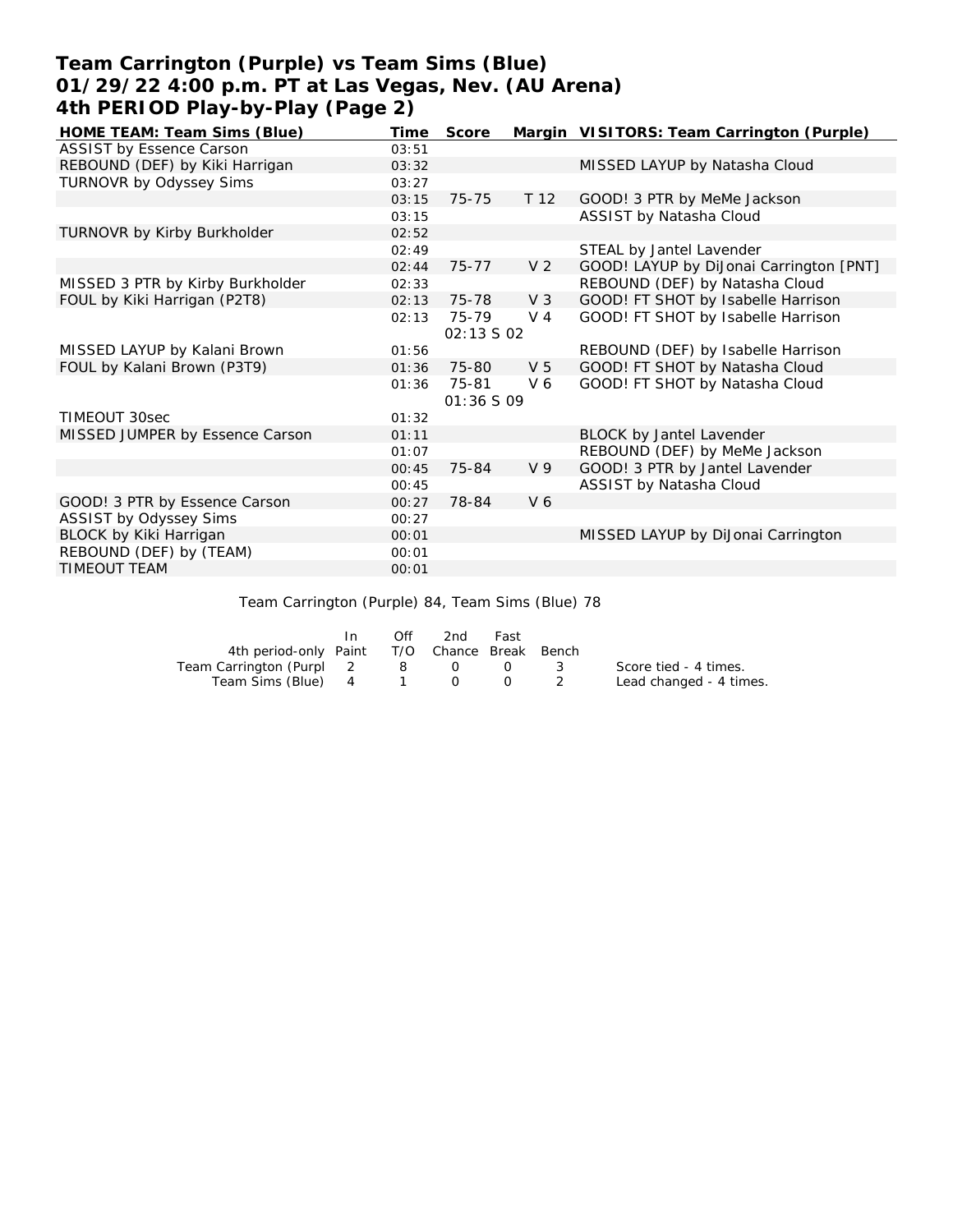### **Official Basketball Box Score -- 1st Period-Only Team Carrington (Purple) vs Team Sims (Blue) 01/29/22 4:00 p.m. PT at Las Vegas, Nev. (AU Arena)**

**Team Carrington (Purple) 24**

|                |                                                               |         | Total     | 3-Ptr                 |         | Rebounds       |   |                |          |                |   |    |                |     |                      |
|----------------|---------------------------------------------------------------|---------|-----------|-----------------------|---------|----------------|---|----------------|----------|----------------|---|----|----------------|-----|----------------------|
| ##             | Player                                                        |         |           | FG-FGA FG-FGA  FT-FTA |         | Off Def        |   | Totl           | PF       | TP             | A | TO | Blk            | Stl | Min                  |
| 02             | Isabelle Harrison                                             | $\star$ | $3 - 6$   | $0-0$                 | $0-0$   |                |   | $\overline{2}$ | っ        | 6              |   |    | Ο              |     | 10                   |
| O <sub>7</sub> | Jantel Lavender                                               | $\star$ | $1 - 2$   | $0 - 0$               | $0 - 0$ | $\Omega$       | 3 | 3              | $\circ$  | $\overline{2}$ | 0 | Ω  | $\Omega$       | 0   | 9                    |
| 09             | Natasha Cloud                                                 | $\star$ | $3 - 3$   | $0-0$                 | $0 - 0$ | 0              |   | 1              | 0        | 6              | 3 | Ω  | $\overline{O}$ |     | 10                   |
| 41             | DiJonai Carrington                                            | $\star$ | $3 - 7$   | $1 - 3$               | $0 - 0$ |                |   | $\overline{2}$ |          | ⇁              | 0 | Ω  | $\Omega$       | 0   | 9                    |
| 90             | MeMe Jackson                                                  | $\star$ | $O - 1$   | $O - 1$               | $0-0$   | 0              |   | 1              |          | ი              | 0 | Ω  | 0              | Ω   | 5                    |
| 01             | Ty Young                                                      |         | $O-O$     | $0 - 0$               | $0 - 0$ | 0              | O | 0              | $\Omega$ | 0              | 0 | Ω  | $\Omega$       | Ω   | $0+$                 |
| 52             | <b>Brittany Carter</b>                                        |         | $0 - 0$   | $0 - 0$               | $0 - 0$ | $\overline{O}$ | Ω | 0              | Ω        | 0              | ი | Ω  | 0              |     | $0+$                 |
| 92             | <b>Destinee Walker</b>                                        |         | $1 - 2$   | $1 - 1$               | $0 - 0$ | $\overline{O}$ | O | 0              | $\Omega$ | 3 <sub>l</sub> | 0 | Ω  | $\Omega$       |     | 4                    |
|                | Team                                                          |         |           |                       |         | O              | 0 | 0              |          |                |   |    |                |     |                      |
|                | Totals                                                        |         | $11 - 21$ | $2 - 5$               | $O-O$   | 2              |   | 9              | 4        | 24             | 4 |    | O              |     |                      |
|                | $FG \%$ :<br>52.4%<br>$11 - 21$<br>3FG %:<br>$2 - 5$<br>40.0% |         |           |                       |         |                |   |                |          |                |   |    |                |     | Deadball<br>Rebounds |

| . U 70. | . - <i>.</i> | . JZ. TV |
|---------|--------------|----------|
| 3FG %:  | $2 - 5$      | 40.0%    |
| FT %:   | ೧-೧          | $0.0\%$  |

**Team Sims (Blue) 26**

|                |                                                                                              |         | Total    | 3-Ptr         |         | Rebounds       |                |                |          |                |          |          |          |                  |                           |
|----------------|----------------------------------------------------------------------------------------------|---------|----------|---------------|---------|----------------|----------------|----------------|----------|----------------|----------|----------|----------|------------------|---------------------------|
| ##             | Player                                                                                       |         |          | FG-FGA FG-FGA | FT-FTA  | Off Def Tot    |                |                | PF       | TPI            | A        | TO       | Blk      | StII             | Min                       |
| 0 <sub>5</sub> | <b>Essence Carson</b>                                                                        | $\star$ | $O - 1$  | $O - 1$       | $0 - 0$ | 0              | 0              | 0              | O        | 0              |          | $\left($ | 0        | $\left( \right)$ | 6                         |
| 12             | Kiki Harrigan                                                                                | $\star$ | $3 - 4$  | $3 - 4$       | $0-0$   | $\Omega$       | $\overline{4}$ | $\overline{4}$ | $\Omega$ | 9              |          | $\Omega$ | $\Omega$ | $\Omega$         | 10                        |
| 24             | Kalani Brown                                                                                 | $\star$ | $1 - 3$  | $0 - 0$       | $2 - 2$ | 0              |                |                | Ο        | 4              | O        |          | $\Omega$ | $\Omega$         | 6                         |
| 88             | Briahanna Jackson                                                                            | $\star$ | $1 - 2$  | $O - 1$       | $0 - 0$ | $\mathcal{O}$  | $\Omega$       | 0              |          | $\overline{2}$ |          | $\Omega$ | $\Omega$ | 0                | 5                         |
| 99             | <b>Odyssey Sims</b>                                                                          | $\star$ | $2 - 3$  | $1 - 1$       | $2 - 3$ | 1              | $\overline{2}$ | 3              | O        | 7 <sub>1</sub> | 3        | 0        | $\Omega$ | $\Omega$         | 10                        |
| 08             | Drew Edelman                                                                                 |         | $0 - 1$  | $0 - 0$       | $0 - 0$ | $\Omega$       | $\overline{O}$ | $\overline{O}$ | $\Omega$ | $\Omega$       | $\Omega$ | 0        | $\Omega$ | 0                | 3                         |
| 20             | Kirby Burkholder                                                                             |         | $2 - 3$  | $0 - 0$       | $0-0$   | $\Omega$       |                |                | Ω        | 4              |          | $\Omega$ | $\circ$  | 0                |                           |
| 36             | <b>Grace Hunter</b>                                                                          |         | $0 - 0$  | $0 - 0$       | $0 - 0$ | 1              | $\Omega$       |                | $\Omega$ | 0              | $\Omega$ |          | $\Omega$ | 0                | 3                         |
|                | Team                                                                                         |         |          |               |         | $\overline{O}$ | $\Omega$       | 0              |          |                |          |          |          |                  |                           |
|                | <b>Totals</b>                                                                                |         | $9 - 17$ | $4 - 7$       | $4 - 5$ | $\overline{2}$ | 8              | 10             |          | 26             | 7        | 3        | $\circ$  | $\Omega$         |                           |
|                | FG $%$ :<br>$9 - 17$<br>52.9%<br>$3FG \%$<br>57.1%<br>$4 - 7$<br>$FT$ %:<br>$4 - 5$<br>80.0% |         |          |               |         |                |                |                |          |                |          |          |          |                  | Deadball<br>Rebounds<br>Ω |

Officials: D. Robinson-Ashe, A. Ebrahimi, S. Petronyte Sandoval Technical fouls: Team Carrington (Purple)-None. Team Sims (Blue)-None. Attendance:

| Score by periods         | 1st | 2nd $\vert$ 3rd $\vert$ $\vert$ | 4th | Total |
|--------------------------|-----|---------------------------------|-----|-------|
| Team Carrington (Purple) |     |                                 |     |       |
| Team Sims (Blue)         |     |                                 |     |       |

|        | In. | Off              | 2nd                          | Fast             |     |
|--------|-----|------------------|------------------------------|------------------|-----|
| Points |     |                  | Paint T/O Chance Break Bench |                  |     |
| 89     | 14  | $\mathcal{L}$    | $\overline{2}$               | 4                | - 3 |
| 88     | 6   | $\left( \right)$ | $\left( \right)$             | $\left( \right)$ |     |
|        |     |                  |                              |                  |     |

Score tied - 4 times. Lead changed - 5 times. 0

Last FG - 89 1st-00:35, 88 1st-00:15. Largest lead - 89 by 5 1st-06:14, 88 by 3 1st-03:44.

89 led for 03:59. 88 led for 33:05. Game was tied for -7:-4.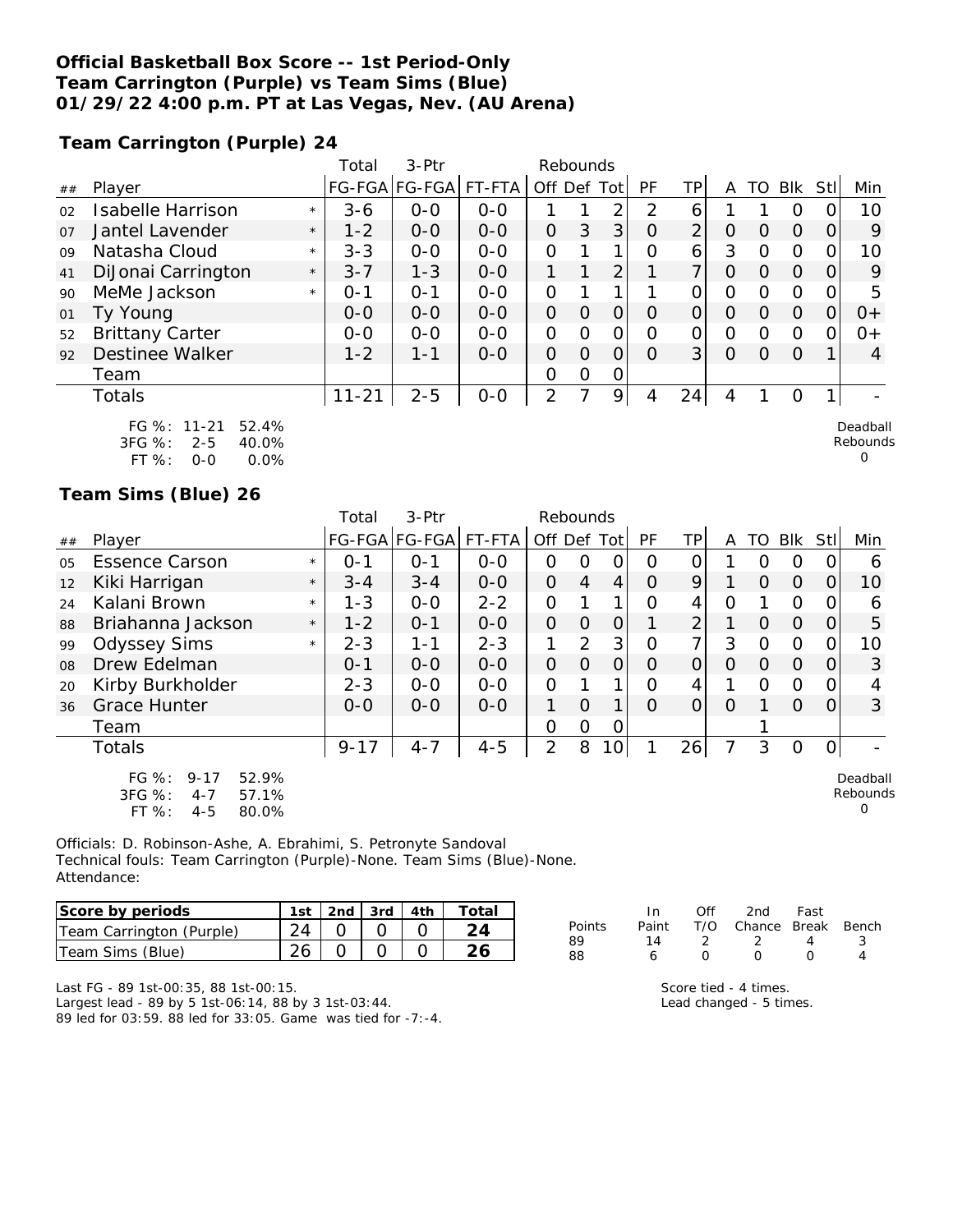### **Official Basketball Box Score -- 2nd Period-Only Team Carrington (Purple) vs Team Sims (Blue) 01/29/22 4:00 p.m. PT at Las Vegas, Nev. (AU Arena)**

**Team Carrington (Purple) 15**

|    |                                                                                            |         | Total    | $3-Ptr$       | Rebounds |                |               |                |                |                |                |                |          |                |                    |
|----|--------------------------------------------------------------------------------------------|---------|----------|---------------|----------|----------------|---------------|----------------|----------------|----------------|----------------|----------------|----------|----------------|--------------------|
| ## | Player                                                                                     |         |          | FG-FGA FG-FGA | FT-FTA   | Off Def Tot    |               |                | <b>PF</b>      | TP             | A              | TO             | Blk      | Stll           | Min                |
| 02 | <b>Isabelle Harrison</b>                                                                   | $\star$ | 1-1      | $O-O$         | $O-O$    | 1              |               | $\overline{2}$ | 1              | $\overline{2}$ | Ω              | 1              | O        | O              | $\overline{2}$     |
| 07 | Jantel Lavender                                                                            | $\star$ | $1 - 1$  | $O-O$         | $O - O$  | $\mathcal{O}$  | $\Omega$      | $\overline{O}$ | 2              | $\overline{2}$ | $\Omega$       |                | $\Omega$ | 1              | 7                  |
| 09 | Natasha Cloud                                                                              | $\star$ | $0 - 1$  | $O - 1$       | $O-O$    | O              |               | 1              | $\overline{O}$ | 0              | 0              | 0              | O        |                | 5                  |
| 41 | DiJonai Carrington                                                                         | $\star$ | $3 - 9$  | $0 - 2$       | $1 - 2$  | 1              | 1             | $\overline{2}$ | $\overline{O}$ | 7              | 2              | $\overline{O}$ | $\Omega$ | $\mathcal{O}$  | 9                  |
| 90 | MeMe Jackson                                                                               | $\star$ | $0 - 2$  | $O - 1$       | $0-0$    | $\mathcal{O}$  | $\mathcal{O}$ | $\mathcal{O}$  | $\Omega$       | 0              | 0              | 0              | $\Omega$ | 0              | 6                  |
| 01 | Ty Young                                                                                   |         | $0 - 1$  | $O-O$         | $O - O$  | $\overline{O}$ | $\Omega$      | $\overline{O}$ | 1              | $\overline{O}$ | $\Omega$       | $\Omega$       | $\Omega$ | $\Omega$       | $\overline{4}$     |
| 38 | Dominique Wilson                                                                           |         | $0 - 2$  | $0 - 2$       | $O-O$    | O              | $\Omega$      | $\mathcal{O}$  | O              | 0              | 0              | 0              | $\Omega$ | 0              | 4                  |
| 40 | <b>Toccara Ross</b>                                                                        |         | $2 - 3$  | $O-O$         | $O-O$    | $\Omega$       | 1             | $\mathbf{1}$   | $\Omega$       | 4              | $\Omega$       |                | $\Omega$ | $\Omega$       | 5                  |
| 52 | <b>Brittany Carter</b>                                                                     |         | $0 - 1$  | $0 - 1$       | $O-O$    | O              | 1             | 1              | $\overline{O}$ | $\overline{O}$ | 0              | 0              | $\Omega$ | 0              | 3                  |
| 92 | <b>Destinee Walker</b>                                                                     |         | $O-O$    | $0-0$         | $O-O$    | $\overline{O}$ | $\Omega$      | $\overline{O}$ | $\Omega$       | $\overline{O}$ | $\Omega$       | $\Omega$       | $\Omega$ | $\overline{O}$ | $O +$              |
|    | Team                                                                                       |         |          |               |          | 2              | $\Omega$      | 2              |                |                |                |                |          |                |                    |
|    | <b>Totals</b>                                                                              |         | $7 - 21$ | $0 - 7$       | $1 - 2$  | 4              | 5             | 9              | 4              | 15             | $\overline{2}$ | 3              | O        | $\overline{2}$ |                    |
|    | 33.3%<br>$FG \%$ :<br>$7 - 21$<br>3FG %:<br>0.0%<br>$0 - 7$<br>$FT%$ :<br>$1 - 2$<br>50.0% |         |          |               |          |                |               |                |                |                |                |                |          |                | Deadbal<br>Rebound |

## **Team Sims (Blue) 18**

|    |                                                                                       |         | Total    | 3-Ptr         |          |                | Rebounds       |                |                |                |               |          |                |          |                      |
|----|---------------------------------------------------------------------------------------|---------|----------|---------------|----------|----------------|----------------|----------------|----------------|----------------|---------------|----------|----------------|----------|----------------------|
| ## | Player                                                                                |         |          | FG-FGA FG-FGA | $FT-FTA$ | Off Def        |                | Tot l          | PF             | TPI            | A             | TO       | Blk            | Stll     | Min                  |
| 05 | <b>Essence Carson</b>                                                                 | $\star$ | $2 - 3$  | $0 - 0$       | $0-0$    | 0              | Ο              |                | Ω              | 4              | Ο             |          |                |          | 8                    |
| 12 | Kiki Harrigan                                                                         | $\star$ | $0 - 0$  | $0 - 0$       | $0 - 0$  | $\overline{O}$ | 2              | 2 <sub>1</sub> | O              | $\overline{O}$ | $\Omega$      |          |                | O        | 6                    |
| 24 | Kalani Brown                                                                          | $\star$ | $3 - 3$  | $0-0$         | $5 - 6$  | 1              | $\overline{2}$ | 3              | O              | 11             | 0             | $\Omega$ | $\Omega$       |          |                      |
| 88 | Briahanna Jackson                                                                     | $\star$ | $0 - 1$  | $0-0$         | $0 - 0$  | $\overline{O}$ | $\overline{O}$ | 0              | O              | $\overline{O}$ |               |          | $\Omega$       |          | 5                    |
| 99 | <b>Odyssey Sims</b>                                                                   | $\star$ | $1 - 2$  | 1-1           | $0-0$    | 0              | $\overline{2}$ | $\overline{2}$ | O              | 3              | 2             | 2        | $\Omega$       |          | 8                    |
| 08 | Drew Edelman                                                                          |         | $0 - 1$  | $0 - 0$       | $O - O$  | $\Omega$       | 2              | $\overline{2}$ |                | $\overline{O}$ | $\Omega$      | 0        | $\Omega$       | $\Omega$ | $\overline{2}$       |
| 17 | Becca Wann-Taylor                                                                     |         | $0 - 1$  | $0 - 0$       | $0-0$    | 0              |                | 1              | Ω              | 0              | $\mathcal{O}$ | 2        | $\Omega$       |          | 5                    |
| 20 | Kirby Burkholder                                                                      |         | $0 - 1$  | $0 - 0$       | $0-0$    | $\Omega$       |                | 1.             |                | $\overline{O}$ | $\Omega$      | $\Omega$ | $\Omega$       | O        | 6                    |
| 36 | <b>Grace Hunter</b>                                                                   |         | $0-0$    | $0-0$         | $0 - 0$  | Ω              | $\Omega$       | Ω              | ∩              | 0              | 0             | ∩        | $\Omega$       |          | $0+$                 |
|    | Team                                                                                  |         |          |               |          | 0              | O              | Ő              |                |                |               |          |                |          |                      |
|    | Totals                                                                                |         | $6 - 12$ | $1 - 1$       | $5 - 6$  |                | 10             | 111            | $\overline{2}$ | 18             | 3             |          | $\overline{2}$ |          |                      |
|    | $FG \%$ :<br>$6 - 12$<br>50.0%<br>3FG %:<br>100.0<br>$1 - 1$<br>FT %:<br>83.3%<br>5-6 |         |          |               |          |                |                |                |                |                |               |          |                |          | Deadball<br>Rebounds |

Officials: D. Robinson-Ashe, A. Ebrahimi, S. Petronyte Sandoval Technical fouls: Team Carrington (Purple)-None. Team Sims (Blue)-None. Attendance:

| Score by periods         | 1st   2nd   3rd   4th |  | Total |
|--------------------------|-----------------------|--|-------|
| Team Carrington (Purple) |                       |  |       |
| Team Sims (Blue)         |                       |  |       |

Last FG - 89 2nd-00:17, 88 2nd-00:34. Largest lead - 89 by 5 1st-06:14, 88 by 5 2nd-00:34. 89 led for 00:46. 88 led for 17:36. Game was tied for 01:35.

|        | In In |               | Off 2nd Fast                 |                  |  |
|--------|-------|---------------|------------------------------|------------------|--|
| Points |       |               | Paint T/O Chance Break Bench |                  |  |
| 89     | 8     | 4             | 6.                           | $\left( \right)$ |  |
| 88     | 6     | $\mathcal{L}$ | $\mathcal{L}$                | $\left( \right)$ |  |

Score tied - 3 times. Lead changed - 4 times.  $\mathbf{II}$  $\mathsf{ls}$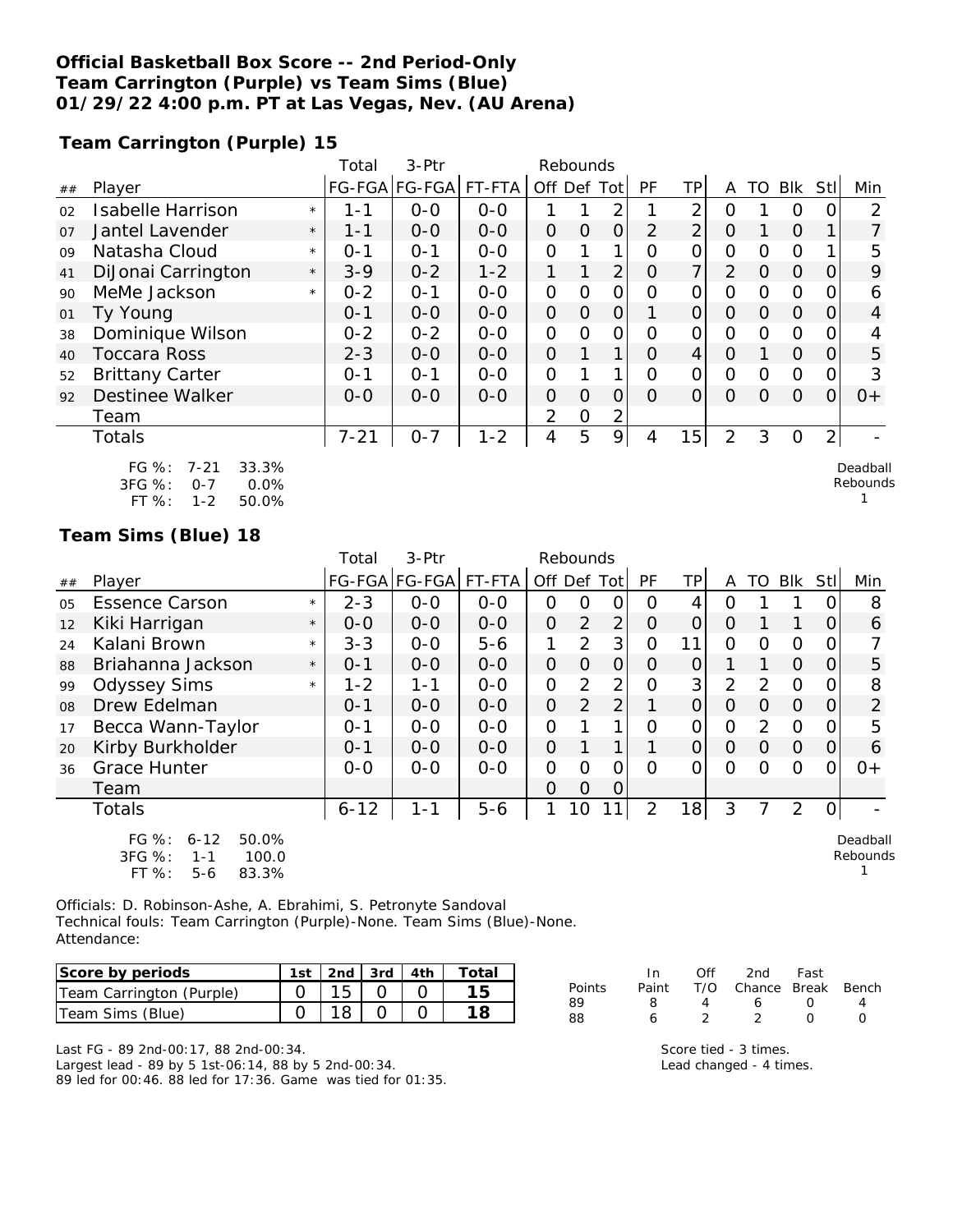### **Official Basketball Box Score -- 3rd Period-Only Team Carrington (Purple) vs Team Sims (Blue) 01/29/22 4:00 p.m. PT at Las Vegas, Nev. (AU Arena)**

**Team Carrington (Purple) 27**

|                |                                                                                              |         | Total    | 3-Ptr                |          | Rebounds       |              |                |          |                     |                |                |               |                |                           |
|----------------|----------------------------------------------------------------------------------------------|---------|----------|----------------------|----------|----------------|--------------|----------------|----------|---------------------|----------------|----------------|---------------|----------------|---------------------------|
| ##             | Player                                                                                       |         |          | FG-FGA FG-FGA FT-FTA |          | Off Def Tot    |              |                | PF       | ΤP                  | A              |                | TO BIK        | <b>Stll</b>    | Min                       |
| 02             | <b>Isabelle Harrison</b>                                                                     | $\star$ | $3 - 3$  | $0-0$                | $2 - 2$  | 0              |              |                | 0        | 8                   | 0              | O              |               |                |                           |
| O <sub>7</sub> | Jantel Lavender                                                                              | $\star$ | $1 - 3$  | $O-O$                | $O-O$    | $\overline{O}$ | $\Omega$     | 0              | $\Omega$ | $\overline{2}$      | $\overline{O}$ | $\Omega$       | $\Omega$      | 0              | $\overline{7}$            |
| 09             | Natasha Cloud                                                                                | $\star$ | 1-1      | $O-O$                | $O-O$    | 0              | O            | O              | 0        | $\overline{2}$      | $\overline{2}$ | $\overline{O}$ | $\mathcal{O}$ | O              | 6                         |
| 41             | DiJonai Carrington                                                                           | $\star$ | $0 - 0$  | $0 - 0$              | $0 - 0$  | $\overline{O}$ | $\mathbf{1}$ | $\mathbf 1$    | O        | 0                   | $\Omega$       | $\Omega$       | $\Omega$      | 0              |                           |
| 90             | MeMe Jackson                                                                                 | $\star$ | $2 - 3$  | $2 - 3$              | $0-0$    | $\overline{O}$ |              | $\mathbf{1}$   | 0        | 6                   | $\mathbf{O}$   | $\mathbf{O}$   | $\Omega$      |                |                           |
| 01             | Ty Young                                                                                     |         | $2 - 2$  | $0-0$                | $2 - 2$  | 1              | 1            | $\overline{2}$ | $\Omega$ | 6                   | $\Omega$       | $\Omega$       | $\Omega$      | 0              | 5                         |
| 43             | Marjorie Butler                                                                              |         | $0 - 1$  | $0-0$                | $0 - 2$  | 0              | O            | 0              | O        | 0                   | $\mathcal{O}$  | $\Omega$       | $\Omega$      |                | 3                         |
| 52             | <b>Brittany Carter</b>                                                                       |         | $O - O$  | $0-0$                | $0 - 0$  | $\overline{O}$ | $\Omega$     | $\overline{O}$ | O        | $\mathsf{O}\xspace$ | $\Omega$       |                | $\Omega$      | 0              | $\overline{2}$            |
| 92             | <b>Destinee Walker</b>                                                                       |         | $0 - 1$  | $0 - 0$              | $3 - 4$  | 0              |              | 1              | O        | 3                   |                | $\Omega$       | $\Omega$      |                | 8                         |
|                | Team                                                                                         |         |          |                      |          | $\Omega$       | 0            | O              |          |                     |                |                |               |                |                           |
|                | Totals                                                                                       |         | $9 - 14$ | $2 - 3$              | $7 - 10$ | 1              | 5            | $\overline{6}$ | $\Omega$ | 27                  | 3              |                |               | $\overline{2}$ |                           |
|                | $FG \%$ :<br>$9 - 14$<br>64.3%<br>3FG %:<br>$2 - 3$<br>66.7%<br>$FT%$ :<br>70.0%<br>$7 - 10$ |         |          |                      |          |                |              |                |          |                     |                |                |               |                | Deadball<br>Rebounds<br>2 |
|                | Team Sims (Blue) 18                                                                          |         |          |                      |          |                |              |                |          |                     |                |                |               |                |                           |

|    |                                                                                          |         | Total    | 3-Ptr                |         | Rebounds |          |                |          |                |                |                  |          |          |                                  |
|----|------------------------------------------------------------------------------------------|---------|----------|----------------------|---------|----------|----------|----------------|----------|----------------|----------------|------------------|----------|----------|----------------------------------|
| ## | Player                                                                                   |         |          | FG-FGA FG-FGA FT-FTA |         | Off Def  |          | Tot            | PF       | TP             | A              | TO               | Blk      | Stll     | Min                              |
| 05 | <b>Essence Carson</b>                                                                    | $\star$ | $0 - 2$  | $O - 1$              | $0 - 0$ | 0        |          |                | O        | 0              | O              | $\left( \right)$ | O        |          | 8                                |
| 12 | Kiki Harrigan                                                                            | $\star$ | $0 - 1$  | $0 - 1$              | $0-0$   | $\Omega$ |          |                |          | 0              |                |                  | $\Omega$ | $\Omega$ | $\overline{7}$                   |
| 24 | Kalani Brown                                                                             | $\star$ | $2 - 2$  | $0 - 0$              | $0 - 0$ | 0        | 0        | O              |          | 4              | 0              | $\Omega$         | $\Omega$ | Ω        | 6                                |
| 88 | Briahanna Jackson                                                                        | $\star$ | $0 - 0$  | $0 - 0$              | $0-0$   | $\Omega$ | $\Omega$ | $\Omega$       |          | $\overline{O}$ | 2              |                  | $\Omega$ |          | 3                                |
| 99 | <b>Odyssey Sims</b>                                                                      | $\star$ | $4 - 6$  | $1 - 2$              | $0 - 0$ | O        |          |                |          | 9              | $\overline{2}$ | 2                | $\Omega$ | O        | 10                               |
| 08 | Drew Edelman                                                                             |         | $0 - 0$  | $0 - 0$              | $0 - 0$ | $\Omega$ | $\Omega$ | $\Omega$       | $\Omega$ | $\Omega$       | $\Omega$       | $\Omega$         | $\Omega$ | $\Omega$ | 3                                |
| 17 | Becca Wann-Taylor                                                                        |         | $1 - 1$  | 1-1                  | $0-0$   | 0        | 0        | 0              |          | 3 <sup>1</sup> | $\Omega$       | $\Omega$         | $\Omega$ | O        | 2                                |
| 20 | Kirby Burkholder                                                                         |         | $1 - 2$  | $O - 1$              | $0 - 0$ | O        | 2        | $\overline{2}$ | $\Omega$ | $\overline{2}$ | $\Omega$       | $\Omega$         | $\Omega$ | $\Omega$ | 8                                |
|    | Team                                                                                     |         |          |                      |         |          | 0        |                |          |                |                |                  |          |          |                                  |
|    | <b>Totals</b>                                                                            |         | $8 - 14$ | $2 - 6$              | $O-O$   |          | 5        | 6              | 5        | 18             | 5              | 4                | $\Omega$ |          |                                  |
|    | $FG \%$ :<br>57.1%<br>$8 - 14$<br>3FG %:<br>33.3%<br>$2 - 6$<br>FT %:<br>0.0%<br>$0 - 0$ |         |          |                      |         |          |          |                |          |                |                |                  |          |          | Deadball<br>Rebounds<br>$\Omega$ |

Officials: D. Robinson-Ashe, A. Ebrahimi, S. Petronyte Sandoval Technical fouls: Team Carrington (Purple)-None. Team Sims (Blue)-None. Attendance:

| Score by periods         | 1st   2nd   3rd   4th |  | Total |
|--------------------------|-----------------------|--|-------|
| Team Carrington (Purple) |                       |  |       |
| Team Sims (Blue)         |                       |  |       |

|               | In.   | ∩ff | 2nd                    | Fast             |   |
|---------------|-------|-----|------------------------|------------------|---|
| <b>Points</b> | Paint |     | T/O Chance Break Bench |                  |   |
| 89            |       | ь.  |                        | $\left( \right)$ |   |
| 88            | 12    |     | $\left( \right)$       | $\left( \right)$ | h |
|               |       |     |                        |                  |   |

Last FG - 89 3rd-00:35, 88 3rd-01:00. Largest lead - 89 by 7 3rd-02:59, 88 by 7 3rd-08:56. 89 led for 16:07. 88 led for -6:-7. Game was tied for 00:00. Score tied - 1 time. Lead changed - 3 times.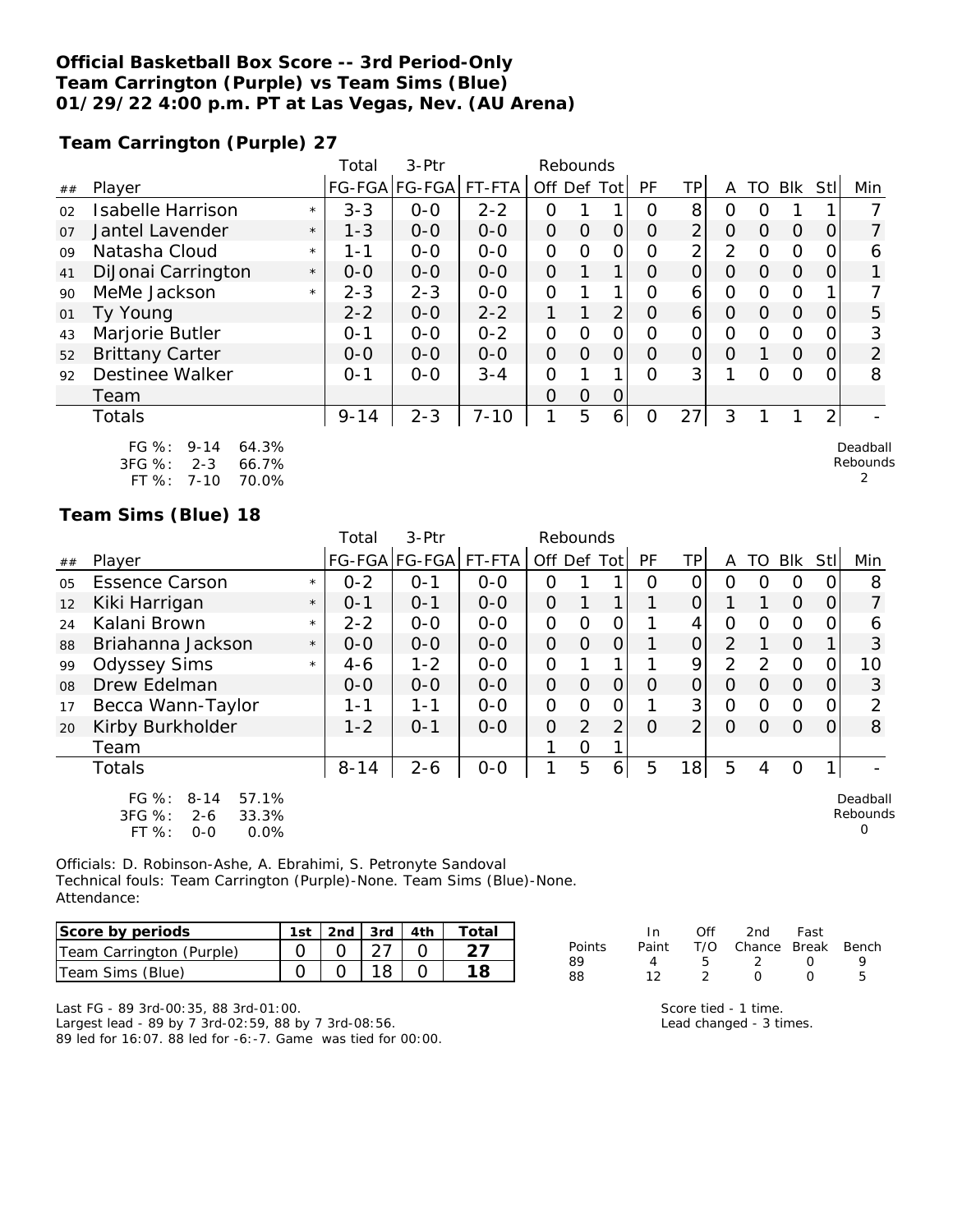#### **Official Basketball Box Score -- 4th Period-Only Team Carrington (Purple) vs Team Sims (Blue) 01/29/22 4:00 p.m. PT at Las Vegas, Nev. (AU Arena)**

**Team Carrington (Purple) 18**

|    |                                                                                       |         | Total    | 3-Ptr         |         | Rebounds            |                |                |                |                |                |                |                |                |                      |
|----|---------------------------------------------------------------------------------------|---------|----------|---------------|---------|---------------------|----------------|----------------|----------------|----------------|----------------|----------------|----------------|----------------|----------------------|
| ## | Player                                                                                |         |          | FG-FGA FG-FGA | FT-FTA  | Off Def Tot         |                |                | PF             | TP             | A              | TO             | Blk            | Stll           | Min                  |
| 02 | Isabelle Harrison                                                                     | $\star$ | $O-O$    | $O-O$         | $3 - 4$ | 0                   |                |                | $\Omega$       | 3              | 0              | O              | $\Omega$       | 0              | 5                    |
| 07 | Jantel Lavender                                                                       | $\star$ | $1 - 3$  | $1 - 1$       | $O-O$   | $\mathsf{O}\xspace$ | 3              | 3              | $\overline{O}$ | 3              | $\mathcal{O}$  | 0              | 1              | $\overline{2}$ | 10                   |
| 09 | Natasha Cloud                                                                         | $\star$ | $0 - 1$  | $0-0$         | $4 - 4$ | $\overline{O}$      |                |                |                | 4              | $\overline{2}$ | $\mathcal{O}$  | $\Omega$       | 0              |                      |
| 41 | DiJonai Carrington                                                                    | $\star$ | $1 - 2$  | $O-O$         | $O-O$   | $\overline{O}$      |                | 1              | $\overline{O}$ | $\overline{2}$ | $\overline{O}$ | $\overline{O}$ | $\Omega$       | 0              | $\overline{7}$       |
| 90 | MeMe Jackson                                                                          | $\star$ | $1 - 1$  | $1 - 1$       | $0-0$   | $\mathbf 0$         |                |                | $\overline{O}$ | 3              | $\overline{O}$ | $\mathcal{O}$  | $\Omega$       | 0              | 4                    |
| 40 | <b>Toccara Ross</b>                                                                   |         | $0 - 2$  | $0-0$         | $O-O$   | $\overline{O}$      | 0              | $\Omega$       |                | 0              | 0              |                | $\Omega$       | 0              | 4                    |
| 43 | Marjorie Butler                                                                       |         | $O-O$    | $0-0$         | $0-0$   | 0                   | 0              | $\overline{O}$ | Ο              | 0              |                |                | $\overline{O}$ | 0              | 5                    |
| 52 | <b>Brittany Carter</b>                                                                |         | $0 - 0$  | $0-0$         | $0-0$   | 0                   | $\mathbf 0$    | $\mathbf 0$    |                | $\overline{O}$ | $\Omega$       | $\overline{O}$ | $\mathbf 0$    | 0              | $\overline{2}$       |
| 92 | Destinee Walker                                                                       |         | $1 - 1$  | $1 - 1$       | $0-0$   | 0                   | $\overline{O}$ | $\Omega$       | $\Omega$       | 3              | $\Omega$       | 0              | $\Omega$       | 0              | $\overline{2}$       |
|    | Team                                                                                  |         |          |               |         | 0                   | 0              | $\Omega$       |                |                |                |                |                |                |                      |
|    | Totals                                                                                |         | $4 - 10$ | $3 - 3$       | $7 - 8$ | $\overline{O}$      | 7              | $\overline{7}$ | 3              | 18             | 3              | 3              | 1              | $\overline{2}$ |                      |
|    | FG %:<br>$4 - 10$<br>40.0%<br>3FG %:<br>$3 - 3$<br>100.0<br>FT %:<br>87.5%<br>$7 - 8$ |         |          |               |         |                     |                |                |                |                |                |                |                |                | Deadball<br>Rebounds |
|    | Team Sims (Blue) 16                                                                   |         |          |               |         |                     |                |                |                |                |                |                |                |                |                      |
|    |                                                                                       |         | Total    | 3-Ptr         |         | Rebounds            |                |                |                |                |                |                |                |                |                      |
| ## | Player                                                                                |         |          | FG-FGA FG-FGA | FT-FTA  | Off Def Tot         |                |                | <b>PF</b>      | <b>TP</b>      | A              | TO             | <b>Blk</b>     | Stl            | Min                  |
| 05 | <b>Essence Carson</b>                                                                 | $\star$ | $2 - 4$  | $1 - 1$       | $0-0$   | O                   | 0              | $\overline{O}$ | 0              | 5              |                | 0              | $\Omega$       | $\Omega$       | 10                   |
| 12 | Kiki Harrigan                                                                         | $\star$ | $1 - 1$  | $1 - 1$       | $0 - 0$ | $\overline{O}$      | $\overline{2}$ | $\overline{2}$ |                | 3              | O              | Ő              | 1              | 0              | $\overline{7}$       |

24 Kalani Brown \* 0-3 | 0-0 | 1-2 | 1 0 1 | 2 1 | 1 0 1 1 | 10 99 Odyssey Sims \* 2-4 0-0 1-1 0 0 0 0 5 1 2 0 0 10 17 Becca Wann-Taylor | 0-0 | 0-0 | 0-0 | 0 1 1 | 1 0 | 0 0 0 0 | 2 20 Kirby Burkholder | 1-2 | 0-1 | 0-0 | 0 2 2 | 0 2 | 0 1 0 0 | 10

Totals | 6-14 | 2-3 | 2-3 | 1 | 6 | 7| | 4 | 16| | 3 | 4 | 2 | 1| | | -

Team 0 1 1 1

Officials: D. Robinson-Ashe, A. Ebrahimi, S. Petronyte Sandoval Technical fouls: Team Carrington (Purple)-None. Team Sims (Blue)-None. Attendance:

| Score by periods         | 2nd $\sqrt{3}$ 3rd |  | $\tau$ otai |
|--------------------------|--------------------|--|-------------|
| Team Carrington (Purple) |                    |  |             |
| Team Sims (Blue)         |                    |  |             |

|        | In. | ∩ff | 2nd Fast                     |                  |     |
|--------|-----|-----|------------------------------|------------------|-----|
| Points |     |     | Paint T/O Chance Break Bench |                  |     |
| 89     |     | 8.  | $\left( \right)$             | $\left( \right)$ | - 3 |
| 88     | Λ   |     | $\left( \right)$             | $\left( \right)$ |     |

Deadball Rebounds 1

Last FG - 89 4th-00:45, 88 4th-00:27.

FG %: 6-14 42.9% 3FG %: 2-3 66.7%

2-3 66.7%

Largest lead - 89 by 9 4th-00:45, 88 by 7 3rd-08:56. 89 led for -4:-7. 88 led for 03:14. Game was tied for 00:53.

| Score tied - 4 times.   |  |
|-------------------------|--|
| Lead changed - 4 times. |  |